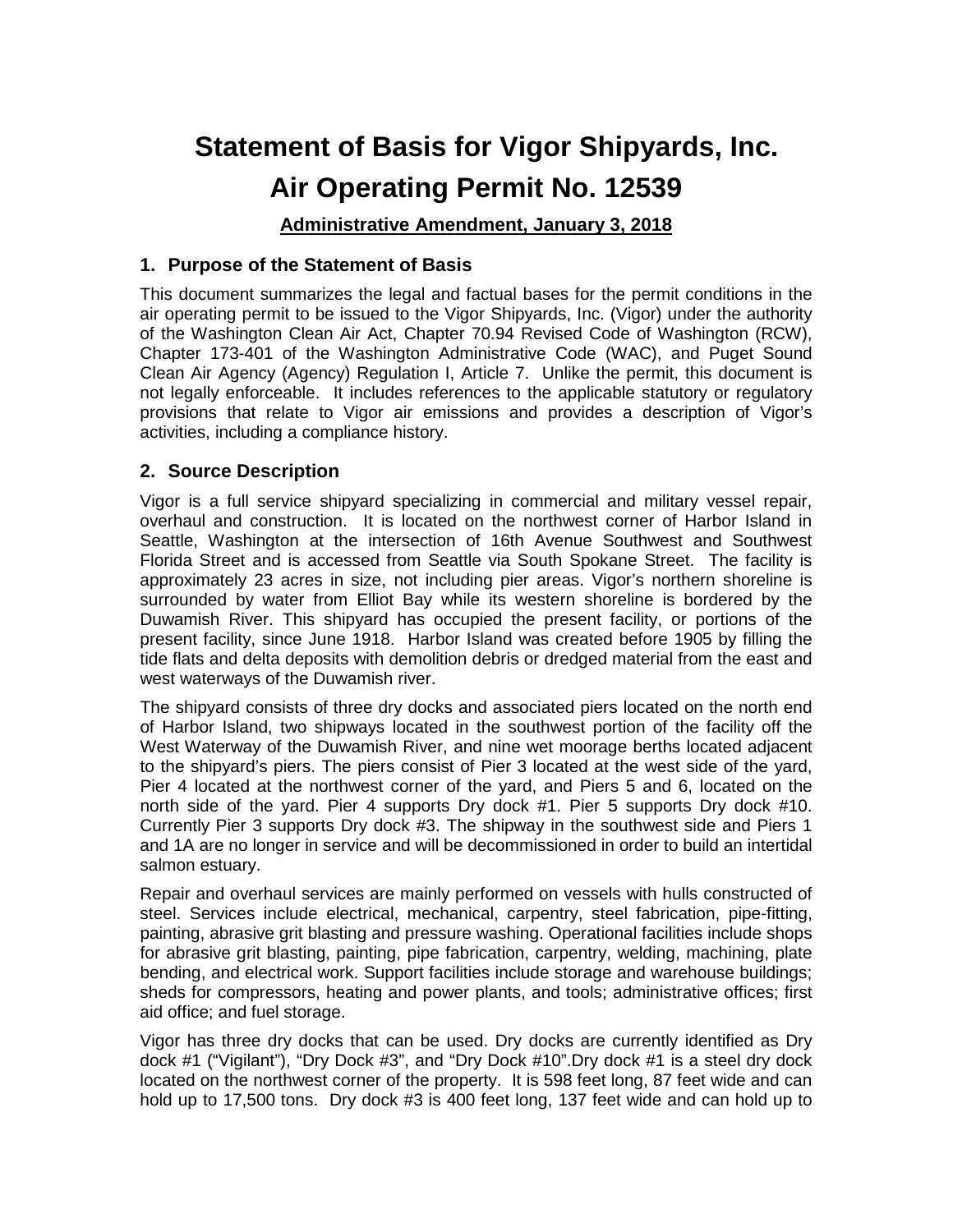20,000 tons. Dry dock #1 is owned by the Navy and operated by Vigor. The addition of new piers or dry docks or modifications that would increase air pollutant emissions from activities that take place on the pier or dry dock (spray coating, abrasive blasting) would potentially trigger Notice of Construction permitting requirements in Regulation I, Article 6.

More than 35% of the vessels hauled out (dry docked) require partial or complete hull blasting, accounting for 80% of the grit used. About 10% is used in the abrasive blast shed on shore. The remaining 10% is used in ship holds and ship superstructures. Spent grit is removed from the dry docks prior to launching a vessel. Spent grit is stored in a covered area prior to being hauled to Lafarge Cement for re-use in the manufacture of cement.

Vigor applies paint to nearly every vessel it services. The primary types of paint used are solvent based epoxy paints, solvent based non-epoxy paints, solvent based zinc paints, and solvent based anti-fouling paints. Painting operations occur both indoors and outdoors at the shipyard. Vessel components small enough to be moved or separated from a vessel can be painted indoors in one of several "paint shops". Vessel painting occurs outdoors when the vessels are in dry dock (below water line work and superstructure painting) or are berthed adjacent to one of the shipyard's piers (superstructure and above water line painting). The majority of air emissions from the shipyard originate from painting operations. Vigor uses VOC compliant paints per Shipbuilding and Repair NESHAPS. [40 CFR part 63 Subpart II].

Vigor qualifies as a major source and is required to obtain an air operating permit because potential emissions of volatile organic compounds (VOCs) and Hazardous Air Pollutants (HAPs) exceed the major source thresholds of 100 tons per year and 25 tons per year, respectively. The major sources of emissions are from the use of solvents and coatings used to support cleaning and coating operations associated with ship building and repair.

# **3. Review of Permit Application**

# *3. 1 Original Application*

An air operating permit application was received by the Agency from Todd Pacific Shipyards on May 4, 2000. Prior to that time, Todd Pacific Shipyards was operating under a synthetic minor permit which limited their VOC and HAP emissions below major source thresholds. The Agency acknowledged that the application was complete in a letter to Todd Pacific Shipyards dated June 19, 2000. The original permit was issued on February 4, 2003.

# *3. 2 Administrative Amendment*

An administrative amendment was issued on June 13, 2011 due to a name change from Todd Pacific Shipyards to Vigor. Certain underlying documents referred to in the operating permit, such as Orders of Approval, have not been reopened to change the name of the company, but any terms and conditions in those documents that applied to Todd Pacific Shipyards now apply in exactly the same manner to Vigor.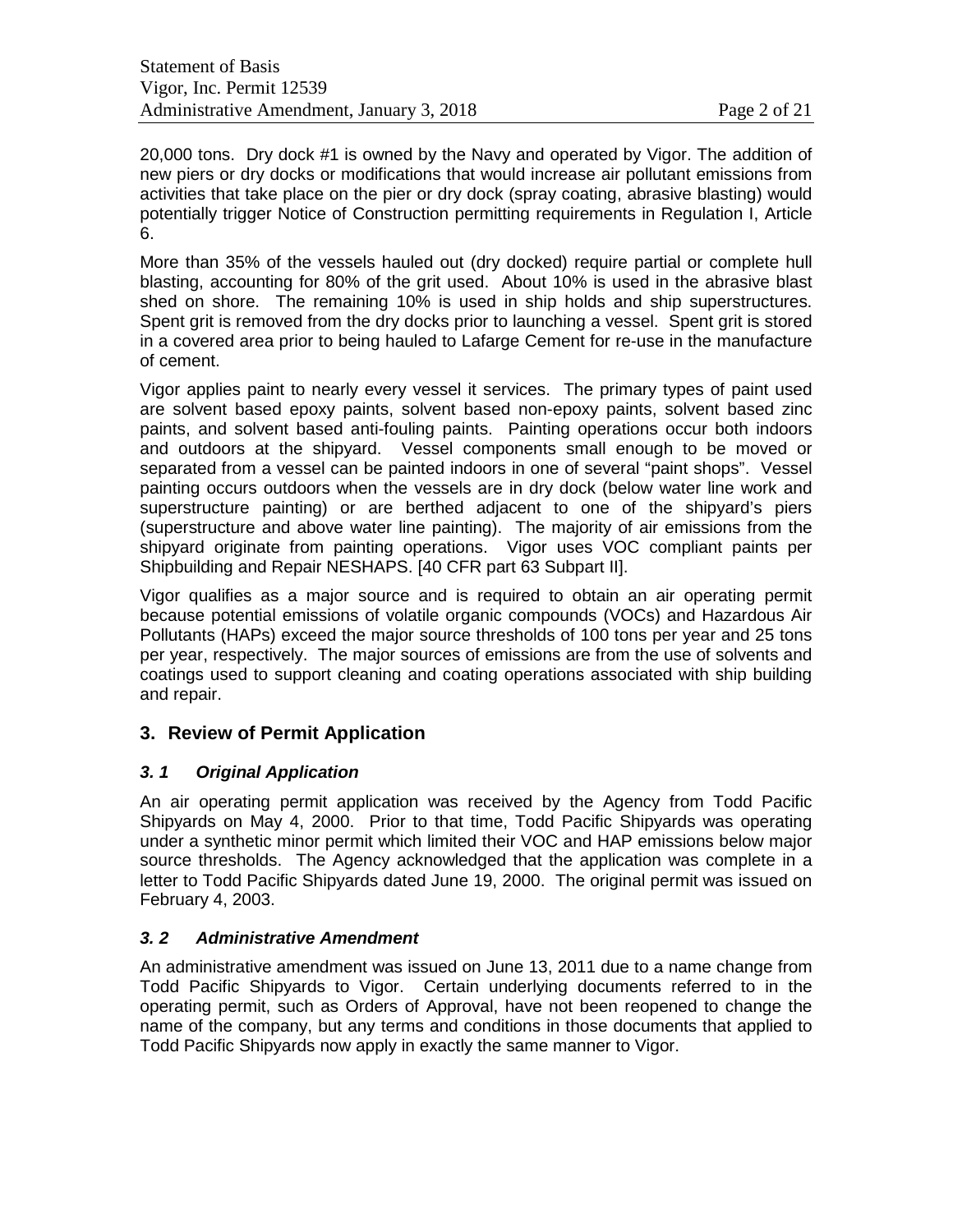# *3. 3 Operating Permit Renewal*

An air operating permit renewal application was received by the Agency from Vigor on February 5, 2007. The Agency acknowledged that the application was complete in a letter to Vigor dated April 3, 2007.

#### *3. 4 Administrative Amendment*

An administrative amendment was issued on January 3, 2018 to reflect a change in one of the responsible officials to Mike Pearson.

# **4. Notice of Construction History**

Since the issuance of the original operating permit, the Agency has reviewed several proposed projects to determine if a Notice of Construction (NOC) Order of Approval would be required. A summary of the results of each evaluation is provided below:

• NOC Order of Approval No. 9226 was issued on February 28, 2006 for installation of a soil and groundwater remediation system that uses a vacuum enhanced recovery system and vacuum blower that routes all emissions through a catalytic oxidizer. The duration of the project was limited to 5 years.

NOC Order of Approval No. 9832 was issued on April 23, 2008 to remove the expiration date in Order of Approval No. 7253 (groundwater remediation including air stripper and soil vapor extraction system with extracted vapors controlled by a thermal oxidizer). This new Order cancelled and superseded Order of Approval No. 7253 dated April 5, 2002.

Both of these Orders were cancelled and superseded by NOC Order of Approval No. 10110. It was issued on August 16, 2010. This Order was issued to address changes to the groundwater system by both of the previous Orders. This Order was in turn cancelled and superseded by NOC Order of Approval No. 10296 which was issued on March 17, 2011. The West Shed catalytic oxidizer was replaced due to equipment failure. Order of Approval No. 10296 cancelled and superseded Order of Approval No. 10110 dated August 16, 2010.

- On April 26, 2005, an application was submitted for a sponge-jet abrasive blasting operation to be conducted in an existing building employing existing dust collectors that had been previously approved under Order of Approval No. 2452. The Agency determined that a new NOC Order of Approval was not required for the abrasive blasting media change as long as the existing controls are left in place.
- Order of Approval No. 9541 was issued on April 5, 2007. Part of the Building T-72 was established as an abrasive blasting and spray coating facility to replace outdoor abrasive blasting and spray coating activities that took place on the Building Ways (one of four outdoor spray coating areas approved under Order of Approval No. 8678). This Order permitted eight new dust collectors/filtered exhausts which were intended to better capture abrasive blasting dust and paint spray from the currently permitted outdoor operations. The Order also covers operations in one existing spray coating booth (T-199, Paint Shop #3) and one existing spray coating room (T-230, Shop #2). The spray booth and room were previously permitted but conditions from those Orders were pulled into Order of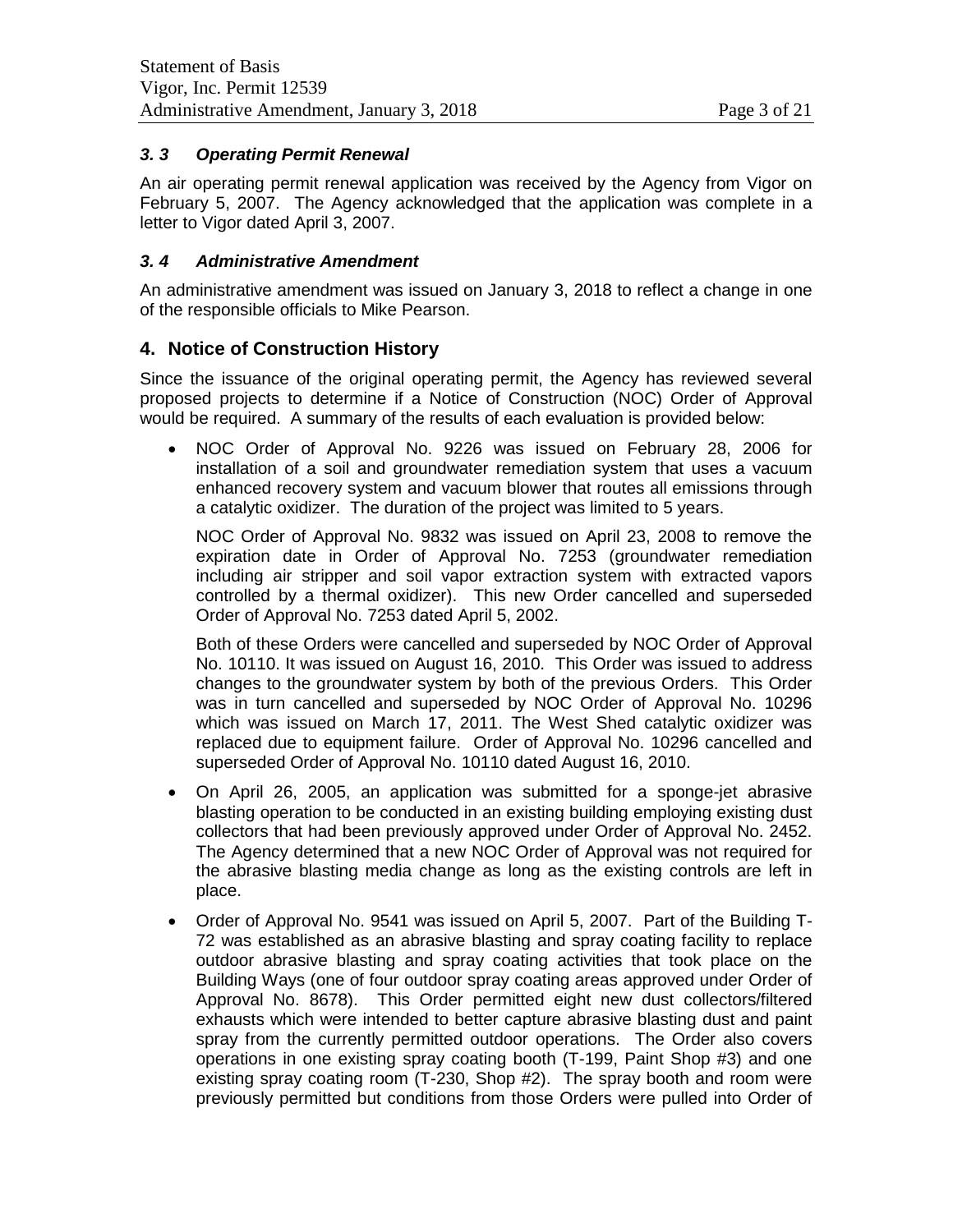Approval No. 9541, since this new Order cancelled and superseded Order of Approval No. 8678 dated June 10, 2002 (which in turn had cancelled and superseded Orders of Approval No. 5671, 7069 and 7070). NOC Order of Approval No. 9621 was issued on June 22, 2007 and also permits abrasive blasting and spray painting in Building T-72 (similar to Order of Approval No. 9541). Additional filtered ventilation was added at the request of the Seattle Fire Department as they preferred the improved system over the six portable exhausts from the original permit. Conditions are similar, but not identical to those in Order of Approval No. 9541. Conditions in both Orders remain in effect.

• Order of Approval No. 10267 was issued November 17, 2015. The Order modified existing temporary dry abrasive blasting and existing temporary spray coating operations by providing flexibility on the location within the shipyard where these operations are conducted as long as the requirements in this Order are met. Existing temporary spray coating operations on dry docks and vessels pier-side are not addressed in this Order of Approval, but must meet the requirements in Agency regulations. This Order also incorporated permit conditions that applied to existing indoor spray coating operations previously permitted under Order of Approval 9541 dated April 5, 2007 (no modification to these operations). This Order cancels and supersedes Order of Approval No. 9541 dated April 5, 2007 and Order of Approval 8678 dated June 10, 2002.

# **5. Compliance Assurance Monitoring**

The CAM rule requires owners and operators to monitor the operation and maintenance of their control equipment so that they can evaluate the performance of their control devices and report whether or not their facilities meet established emission standards. If owners and operators of these facilities find that their control equipment is not working properly, the CAM rule requires them to take action to correct any malfunctions and to report such instances to the appropriate enforcement agency. Additionally, the CAM rule provides some enforcement tools that will help State and local environmental agencies require facilities to respond appropriately to the monitoring results and improve pollution control operations.

The CAM rule applies at major sources with emission units that have control devices, and where emissions from the emission unit could exceed 100 tons per year if the control device was not operated. In accordance with 40 CFR Part 64, any emission unit that meets all three of the following criteria requires a CAM Plan:

- The unit is subject to an emission limitation or standard for the applicable regulated air pollutant (or a surrogate thereof), other than an emission limitations or standard exempt under 40 CFR 64.2(b)(1). [40 CFR 64.2(a)(1)]
- The unit uses a control device to achieve compliance with any such emission limitation or standard. [40 CFR 64.2(a)(2)]
- The unit has potential pre-control device emissions of the applicable pollutant of at least 100% of the major source amount. [40 CFR 64.2(a)(3)].

Exemptions in 40 CFR 64.2(b)(1) include emission limitations or standards proposed by EPA after November 15, 1990, or emission limitations or standards for which a Part 70 or 71 permit specifies a continuous compliance determination method.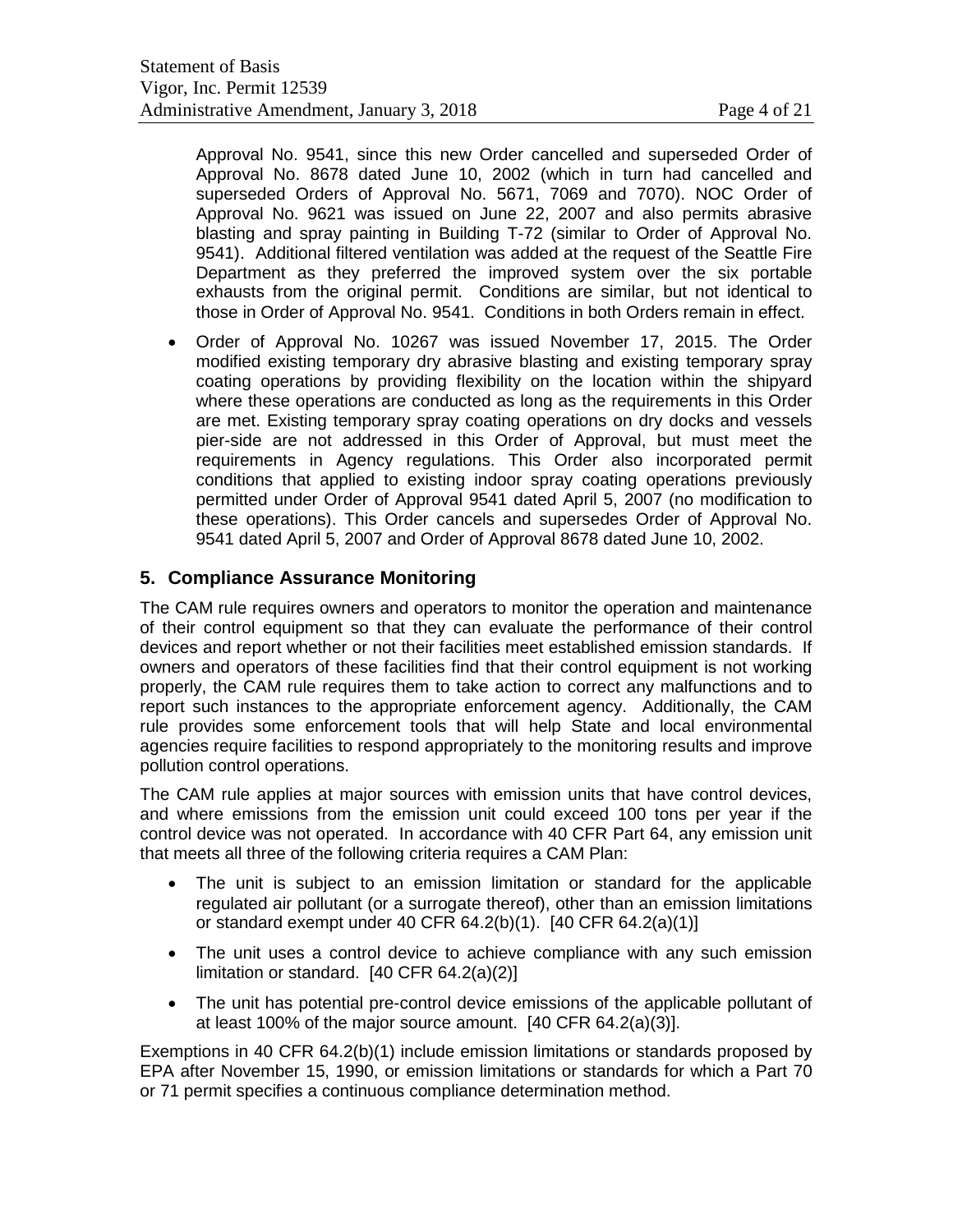The Agency reviewed the emission units that are in place at that time to determine if a CAM plan was required:

- Abrasive Blasting (Emission Unit #1): Particulate matter emissions from abrasive blasting operations are controlled by enclosures or buildings with emissions controlled by either a dust collector or filtered exhaust. The emission unit does not fall subject to any emission limitation for a specific pollutant so CAM would not apply. The existing operating permit does specify a continuous compliance determination method for adequately ensuring compliance with the generally applicable grain loading standard and opacity requirements. Specifically, Vigor monitors the pressure differential across the dust collectors used to control emissions of particulate matter.
- Spray Coating Operations (Emission Unit #2): Overspray from spray coating operations are controlled by filtered exhaust. The emission unit does not fall subject to any emission limitation for a specific pollutant so CAM would not apply.
- Gas-fired Boilers (Emission Unit #3): Gas-fired boilers do not employ a control device used to achieve compliance with a specific emission limitation or standard.
- Groundwater Remediation Equipment (Emission Unit #4): Uncontrolled emissions are below major source levels. Based on review of the analyses in the Notice of Construction technical worksheets, the uncontrolled emissions when these projects were first initiated were well below 100 tons per year of VOCs. Both projects are at the end of the remediation process which allows removal of the control devices.
- Diesel Emergency Generators (Emission Unit #5): Emergency generators do not employ a control device to achieve compliance with a specific emission limitation or standard.

# **6. Applicability of NESHAP and NSPS**

There are three National Emission Standards for Hazardous Air Pollutants (NESHAPs) that apply to the operations at the facility.

Shipbuilding and Repair (Surface Coating) NESHAP: 40 CFR Part 63, Subpart II applies since Vigor is a ship repair facility that is classified as a major source of hazardous air pollutants (HAP). The rule limits the volatile organic hazardous air pollutant (VOHAP) content of several categories of marine coatings and specifies work practice standards to minimize evaporative emissions and spills from handling, transfer, and storage of organic thinning solvent and paint waste. The rule provides four options for determining compliance with the coating limits, but only three have been included in this operating permit. The fourth option would allow Vigor to use an EPA-approved test method to measure the VOHAP content of each coating or groups of coatings. Since the Agency is unaware that any EPA approval has been granted, this option has not been included. The requirements that pertain to the VOHAP limits and work practice standards are contained in Table 3 of the permit (Surface Coating Operations).

Boiler NESHAP: 40 CFR Part 63, Subpart DDDDD establishes emission limitations and work practice standards for HAP emitted from industrial, commercial, and institutional boilers and process heaters located at major sources of HAP. Vigor has three natural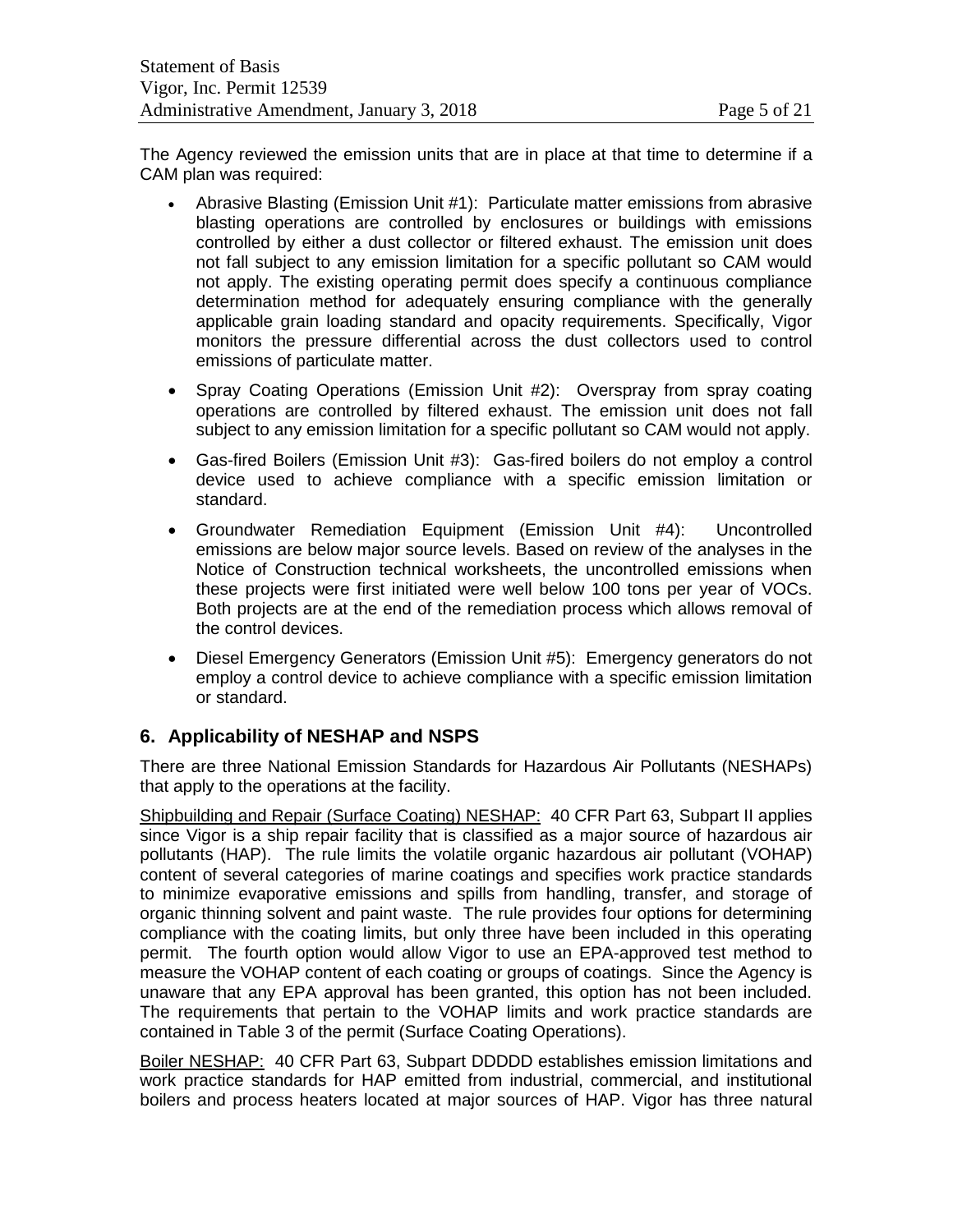gas boilers that operate at the shipyard that meet the definition of units designed to burn gas 1. All have a heat input capacity less than 10 MMBtu/hr. Applicable requirements are contained in Table 4 of the permit.

Reciprocating Internal Combustion Engines (RICE) NESHAP: Vigor has three dieselfueled emergency generators. Each unit is rated at greater than 500 horsepower and was constructed before December 19, 2002 (existing stationary RICE). In accordance with 40 CFR 63.6600(c), the emission limitations in Tables 1a, 2a, 2c and 2d to the subpart and the operating limitations in Tables 1b and 2b to the subpart do not apply. Fuel and recordkeeping requirements are contained in Table 6 of the permit. If engines become non-emergency in the future, additional requirements would apply.

NSPS: No Standards of Performance for New Stationary Source in 40 CFR Part 60 apply to Vigor.

# **7. Compliance History**

Vigor has been inspected by the Agency at least annually over the past five years. In addition, the operating permit requires the facility to conduct numerous self-monitoring activities to fix problems as they are identified, and to report deviations of the AOP requirements to the Agency. Deviations reported by Vigor as well as problems identified during inspections by the Agency may result in Written Warnings (WWs) or Notices of Violation (NOVs). The table below lists WWs and NOVs issued to Vigor during the last 5 years:

| <b>Violation</b><br><b>Date</b>                      | NOV/WW#                        | <b>Issue</b><br><b>Date</b> | <b>Closure</b><br><b>Date</b> | <b>Reg/AOP</b><br><b>Citation</b>                                           | <b>Note</b>                                                                                                                                                                                                                                                                                                                                |
|------------------------------------------------------|--------------------------------|-----------------------------|-------------------------------|-----------------------------------------------------------------------------|--------------------------------------------------------------------------------------------------------------------------------------------------------------------------------------------------------------------------------------------------------------------------------------------------------------------------------------------|
| Feb-Mar 2007<br><b>Jul-Nov 2007</b><br>Aug-Sept 2008 | <b>NOV</b><br>3-004342         | 07/02/09                    |                               | NOC 9832,<br>Condition 10<br>NOC7253.<br>Condition11<br>AOP 12539,<br>EU5.9 | Failure to meet required 95%<br>destruction efficiency for the catalytic<br>oxidizer on the groundwater<br>remediation system                                                                                                                                                                                                              |
| 09/25/08<br>09/26/08<br>09/29/08                     | <b>NOV</b><br>3-004344         | 07/01/09                    |                               | NOC 9832,<br>Condition 9                                                    | Temperature at outlet to catalytic<br>oxidizer was not maintained above 330<br>degrees Celsius                                                                                                                                                                                                                                             |
| 03/19/10                                             | Written<br>Warning<br>2-008516 | 03/26/10                    | 04/20/10                      | Regulation I,<br>Section 9.03                                               | Observation of black smoke equal to or<br>greater than 20% density from USCGC<br>Healy.<br>Letter received by Agency on 04/09/10<br>noting actions taken to work with ship to<br>correct problem. Vessel was no longer<br>under control of facility. Excessive<br>emissions result of electrical problem on<br>vessels' propulsion system. |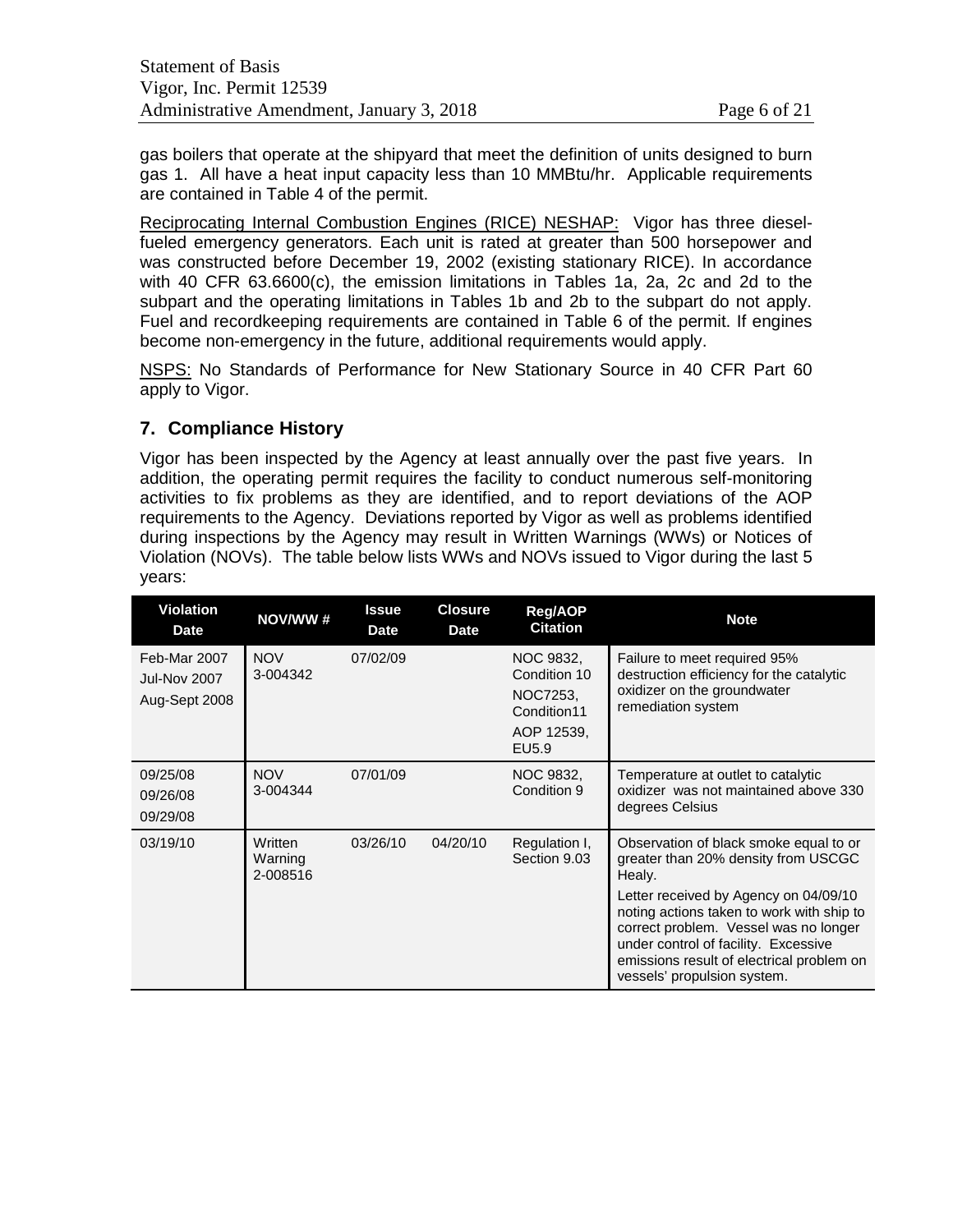| Page 7 of 21 |  |
|--------------|--|
|--------------|--|

| <b>Violation</b><br><b>Date</b> | NOV/WW#                        | <b>Issue</b><br><b>Date</b> | <b>Closure</b><br><b>Date</b> | <b>Reg/AOP</b><br><b>Citation</b>      | <b>Note</b>                                                                                                                                                                                                                                                                                                                                                                                                           |
|---------------------------------|--------------------------------|-----------------------------|-------------------------------|----------------------------------------|-----------------------------------------------------------------------------------------------------------------------------------------------------------------------------------------------------------------------------------------------------------------------------------------------------------------------------------------------------------------------------------------------------------------------|
| 08/17/10                        | Written<br>Warning<br>2-008521 | 08/20/10                    | 10/07/10                      | Regulation I,<br>Section<br>7.09(b)(3) | Failure to maintain equipment in good<br>working order. Failed to replace<br>exhaust filters in spray booth #1 after<br>differential pressure gauge indicated<br>filters were over capacity.<br>Letter specifying corrective actions                                                                                                                                                                                  |
|                                 |                                |                             |                               |                                        | received by Agency on 09/13/10. Noted<br>that painting operations immediately<br>ceased and filter replaced that same<br>day.                                                                                                                                                                                                                                                                                         |
| 08/17/10                        | <b>NOV</b><br>3-004828         | 08/20/10                    | 10/27/10                      | Regulation I,<br>Section 9.20          | Failure to maintain equipment in good<br>working order. Operated baghouse for<br>an abrasive blasting shed that was not<br>maintained in good working order which<br>resulted in visible emissions.                                                                                                                                                                                                                   |
|                                 |                                |                             |                               |                                        | Letter specifying corrective actions<br>received by Agency on 09/13/10. Noted<br>that ventilation system immediately<br>turned off and that preventative<br>maintenance had been performed<br>during week of August 9 <sup>th</sup> that resulted<br>in a pigeon being lodged in the louvers<br>that control air downstream of<br>baghouse. Pigeon was removed and<br>ventilation system operating properly<br>again. |
| 07/16/12                        | Written<br>Warning<br>2-008604 | 7/25/12                     | 8/14/12                       | 63.783 $(b)(2)$                        | Failure to keep containers of thinning<br>solvent closed.                                                                                                                                                                                                                                                                                                                                                             |
| 03/05/13                        | <b>NOV</b><br>3-006715         | 6/25/13                     | 11/08/13                      | AOP 12539                              | Failure to submit a certification of<br>compliance by March 1 <sup>st</sup> for the<br>previous calendar year                                                                                                                                                                                                                                                                                                         |
| 03/05/13                        | <b>NOV</b><br>3-006716         | 6/25/13                     | 11/08/13                      | AOP 12539                              | Failure to submit semi-annual<br>monitoring report in a timely manner.                                                                                                                                                                                                                                                                                                                                                |
| 05/08/13                        | <b>NOV</b><br>3-006714         | 06/25/13                    | 11/08/13                      | I 7.09a                                | Failure to submit an emission report<br>listing those air contaminants emitted<br>during the previous calendar year that<br>equaled or exceeded reporting<br>thresholds                                                                                                                                                                                                                                               |
| 06/03/13                        | <b>NOV</b><br>3-005872         | 11/05/13                    | 03/05/14                      | AOP 12539<br>A.I.A.I                   | Causing or allowing the emission of air<br>contaminants in excess of 20% opacity<br>for more than 3 minutes per hour.                                                                                                                                                                                                                                                                                                 |
| 06/03/13                        | <b>NOV</b><br>3-005875         | 02/24/14                    | 05/21/14                      | AOP 12539<br>I.A.1                     | Causing or allowing the emission of air<br>contaminants in excess of 20% opacity<br>for more than 3 minutes per hour.                                                                                                                                                                                                                                                                                                 |

There are no outstanding enforcement issues at this time. A review of the source files does reflect occasional complaints about dust from outdoor sandblasting and paint odors and overspray from outdoor painting. Vigor has instituted a notification program with its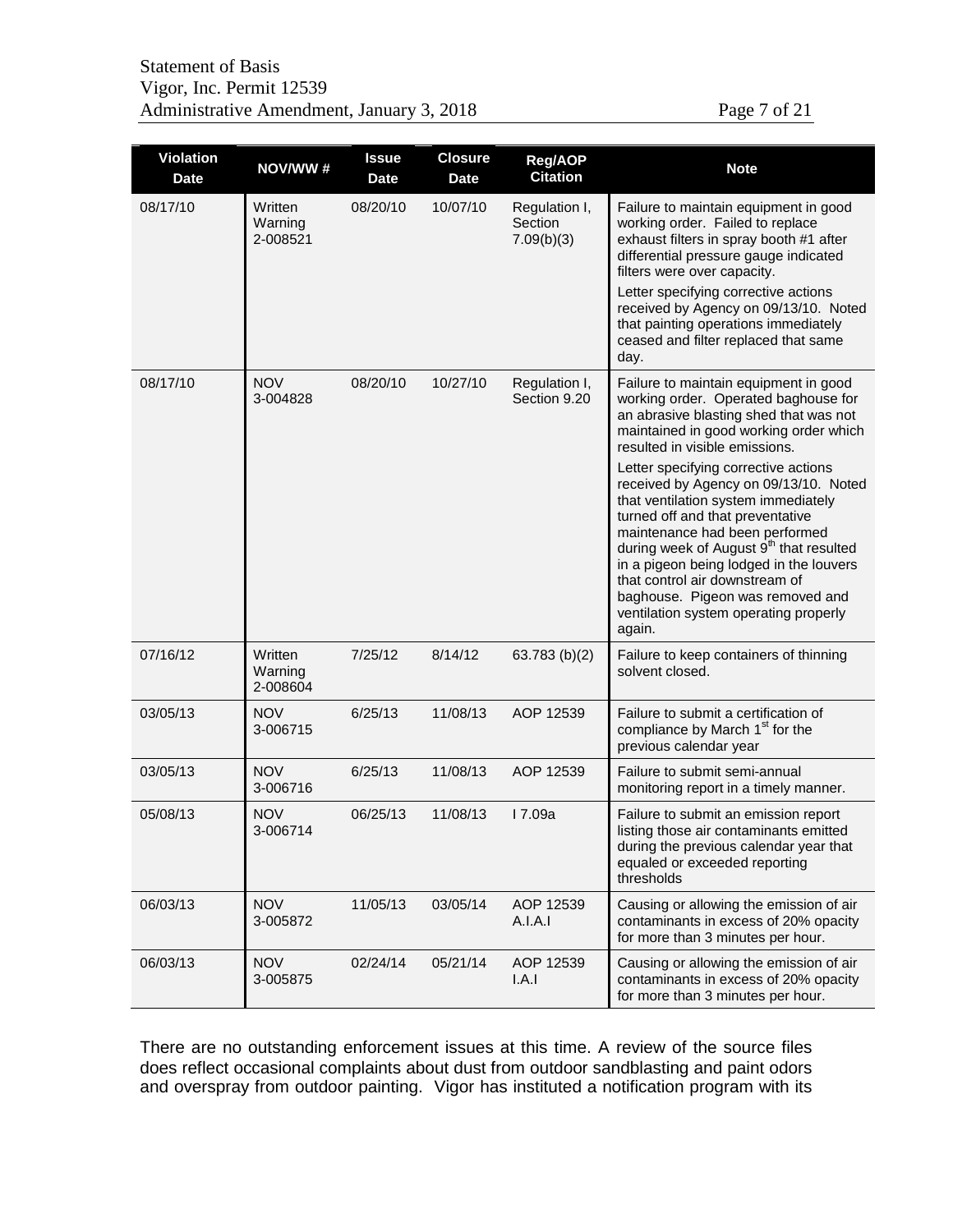neighbors to advise them when it will be painting. Vigor has also worked with neighbors to detail any impacted cars.

# **8. Emission Inventory**

Puget Sound Clean Air Agency Regulation I, Section 7.09(a) requires Vigor to submit an annual emission report, listing air contaminants' emissions that were equal to or greater than the following thresholds in the previous calendar year:

| <b>Pollutant</b>                                 | <b>Threshold</b><br>(tons/year) |
|--------------------------------------------------|---------------------------------|
| Carbon monoxide (CO) emissions                   | 25                              |
| Nitrogen oxide $(NO_x)$ emissions                | 25                              |
| Particulate matter $(PM_{10})$ emissions         | 25                              |
| Particulate matter ( $PM2.5$ ) emissions         | 25                              |
| Sulfur oxide $(SO_x)$ emissions                  | 25                              |
| Volatile organic compounds (VOC) emissions       | 25                              |
| Any single toxic air contaminant (TAC) emissions | 2                               |
| Facility combined total of all TAC emissions     | 6                               |

Vigor reports emissions for emissions associated with natural gas combustion, surface coating operations and abrasive blasting operations. A summary of emissions from each of these activities is provided below:

- Natural gas combustion: The emissions from natural gas combustion are estimated using the amount of natural gas combusted during the year and EPA emission factors. The most significant emissions are  $CO$  and  $NO<sub>x</sub>$ , but estimated to be only 2 tons/year for each pollutant in 2014.
- Surface Coating Operations: Emissions from surface coating operations are estimated using the material balance method. Both TAC and VOC emissions are associated with these operations. The emissions primarily associated with surface coating vary depending on the level of activity at the shipyard. In 2014, emissions of VOCs were estimated to be 37 tons per year and emissions of total hazardous air pollutants (a subset of TAC) were estimated to be 16 tons/year. Emissions of xylene were above the major source threshold of 10 tons per year (12 tons/year). Based on a review of emissions in the last 5 years, emissions were highest in 2012 with VOC emissions estimated at 93 tons/year.
- Abrasive Blasting Operations: Emissions from abrasive blasting operations are estimated using the amount of abrasive blast material used and EPA emission factors. Emissions associated with abrasive blasting are primarily  $PM_{2.5}$  and  $PM<sub>10</sub>$ . Emissions from abrasive blasting are estimated to be below 1 tons/year.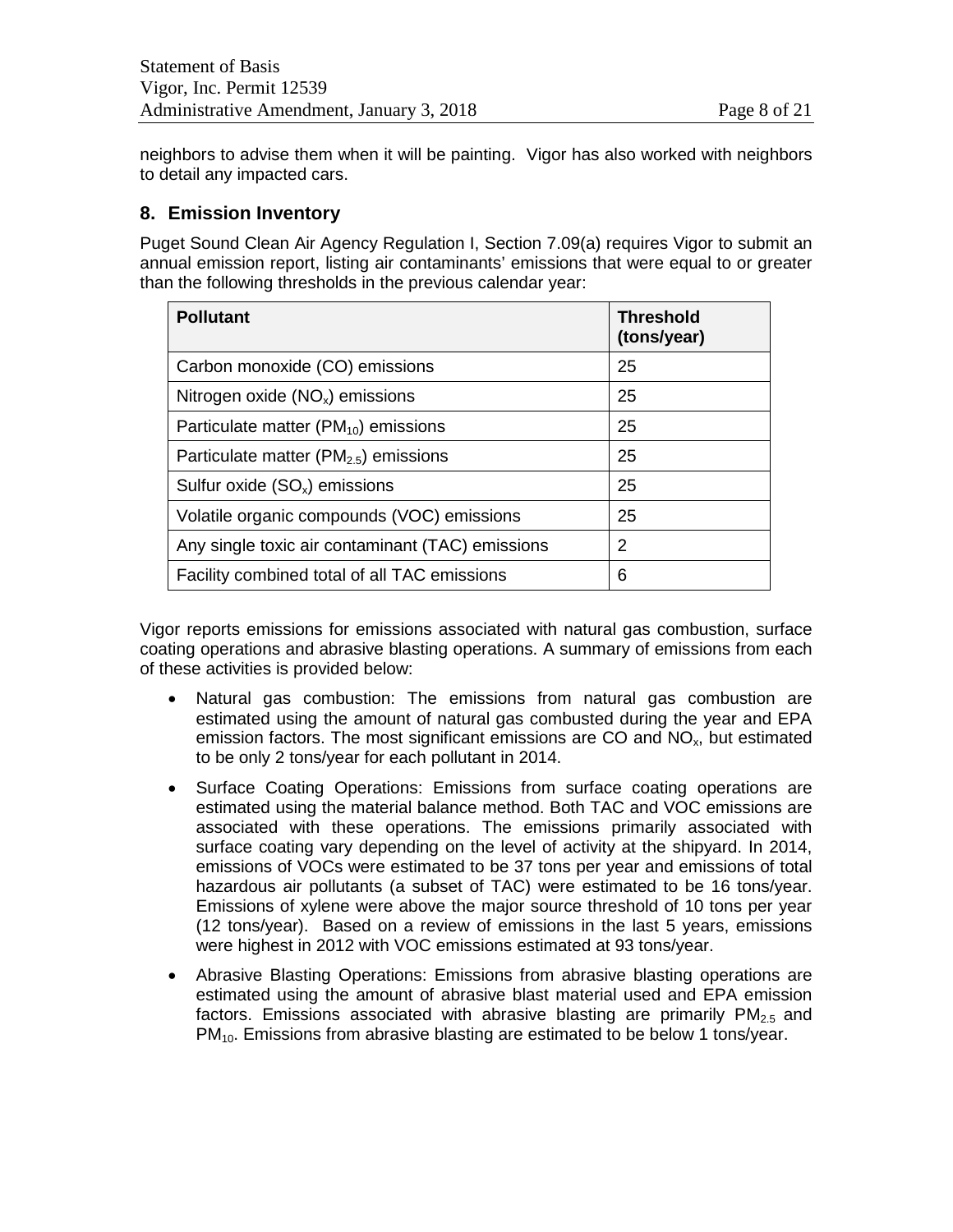# **9. Explanation of Applicable Requirements**

The permit only identifies the requirements that the Agency has determined to be within the scope of the definition of "applicable requirements" under the operating permit program. Vigor is legally responsible for complying with all applicable requirements of the operating permit as well as other requirements that do not fit the definition of "applicable requirements" found in Chapter 173-401 WAC.

#### *9. 1 Facility-wide Applicable Requirements*

Table 1 in Section 1.A of the permit identifies the applicable requirements that apply facility-wide. In addition to the regulatory citation, the permit includes a brief description of the applicable requirement which is for information only and is not an enforceable provision of the permit. In the event of any conflict or omission between the requirement description and the applicable requirement cited in the second column, the cited regulatory requirement takes precedence. For more information regarding any of the applicable requirements cited in the second column, refer to the actual statute or regulation cited. When applicable, the Reference Test Method is also identified with the applicable requirement. This test method is used if and when a source test is required to determine compliance. In some cases where the applicable requirements do not cite a test method, one has been added. Test methods and corresponding averaging periods are provided in Section 7 of the permit.

Table 1 also identifies the monitoring, recordkeeping and reporting obligations that must be performed by Vigor. The method is described in Section 2 of the permit. Following the monitoring methods is an enforceable requirement of the permit. Some of the facilitywide requirements cited in Table 1 do not specify compliance determination or monitoring methods in the regulation. In these cases, a site-specific compliance monitoring method that sufficiently yields reliable data for the relevant time period has been added to the permit pursuant to WAC 173-401-615(1)(b). The basis for all decisions to add periodic monitoring and recordkeeping terms is described below.

#### **Opacity and Particulate Matter Provisions**

Regulations that address opacity and particulate matter emission limits do not specify periodic testing or monitoring in the regulations themselves. Pursuant to WAC 173-401- 615(1)(b), the Agency has determined that weekly inspections of the spray coating operations, abrasive blasting operations, and combustion sources (e.g. boilers, space heaters and water heaters) for visible emissions are sufficient for determining general compliance with these requirements (opacity monitoring is surrogate monitoring for particulate matter). If visible emissions are noted, the permit allows Vigor to use the reference test method to determine compliance. Otherwise, Vigor must take corrective action or shut the unit down within 24 hours. It is a deviation of the permit if corrective action is not taken to fix the problem within 24 hours and the emission unit was not shut down.

The monitoring method in the permit renewal is consistent with the method in the existing operating permit and the Agency has determined this method is sufficient. The majority of equipment at Vigor does not normally emit visible emissions.

In the initial operating permit, Vigor was required to monitor opacity using Ecology Method 9A from all ships located at the facility during startup, propulsion testing and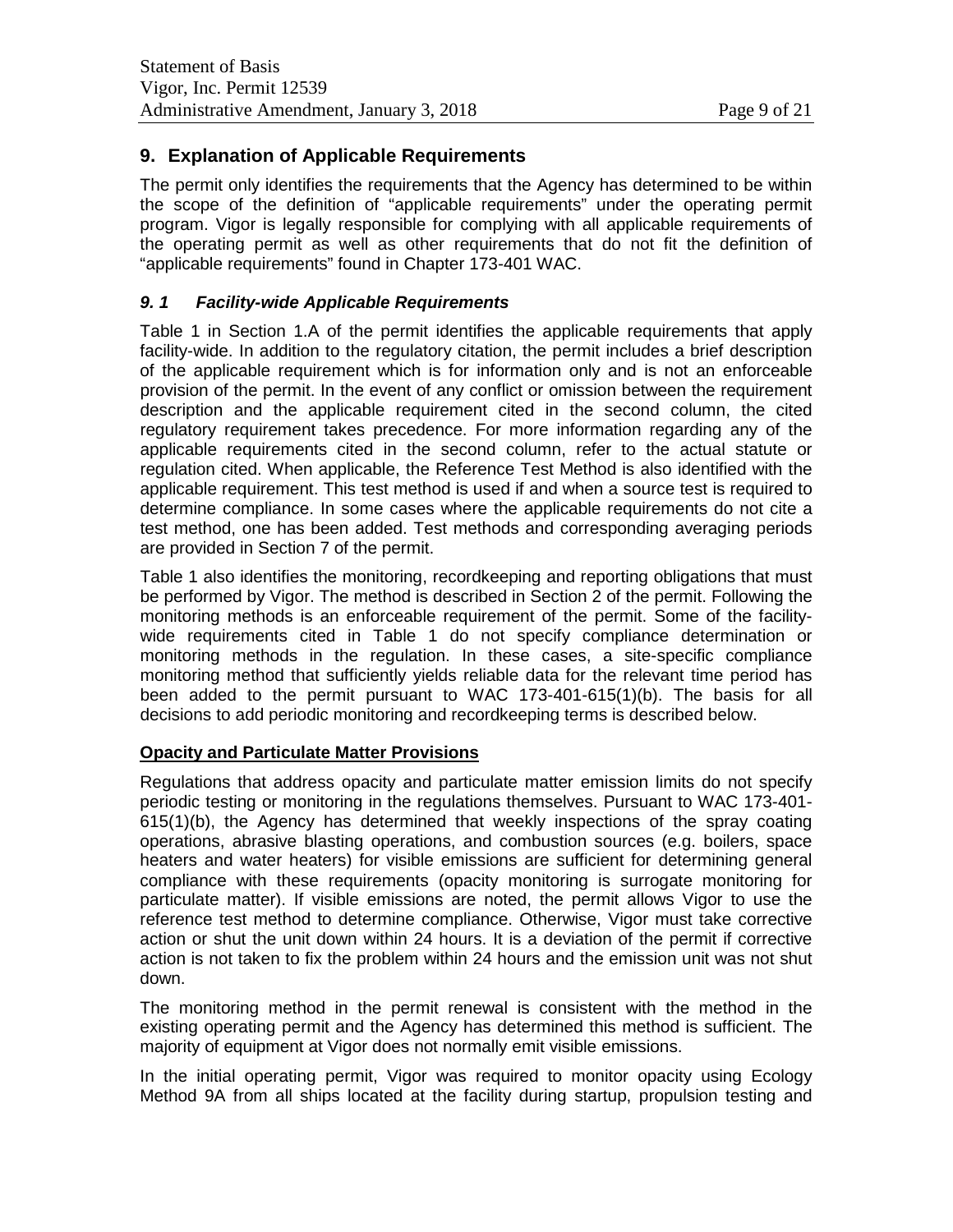shutdown. If visible emissions were observed, Vigor had to take corrective action or report as a deviation. The Agency has removed this requirement in the permit renewal since it was determined that EPA has deemed these engines to be non-road engines and states are preempted from applying any emission standards to these engines. This includes ships being worked on pier-side and in the dry docks. Ship engines that are put in test stands would be considered stationary and require permitting under our Notice of Construction program for engine testing operations. If visible emissions from ship engines are observed during routine or required facility inspections, Vigor should evaluate and take corrective action, if applicable. In accordance with Regulation I, Section 9.11, it is unlawful to cause or allow emissions in sufficient quantities and such characteristics and duration as is, or is likely to be, injurious to human health, plant or animal life, or property, or which unreasonable interferes with enjoyment of life and property. Regulation I, Section 9.20(b) also requires equipment to be maintained in good working order. If visible emissions are observed, Vigor should verify compliance with these requirements.

#### **Fugitive Dust Provisions**

Regulations that address fugitive dust do not specify periodic testing or monitoring in the regulations themselves. Pursuant to WAC 173-401-615(1)(b), the Agency has determined that monthly monitoring for general compliance with regulations, including checking for fugitive dust, is sufficient for determining general compliance with these requirements. In addition, Vigor must investigate and resolve in a timely matter all air pollution complaints.

The monitoring method in the permit renewal is consistent with the method in the existing operating permit and the Agency has determined this method is sufficient. No deviations of the regulations that address fugitive dust have been reported by Vigor since issuance of the original permit. Similarly, the compliance history (above) shows no Notices of Violation of these standards have ever been issued and the Agency staff have not observed any fugitive dust or track-out that required corrective action. Yard roadways are paved and reasonably maintained to prevent fugitive dust. Activities that may have more potential to generate fugitive dust (e.g. stockpiles for abrasive blasting) have additional emission unit specific monitoring requirements. Routine inspection of all areas of the facility that could emit fugitive dust will minimize the chance of fugitive emissions.

#### **Nuisance Provisions**

Regulations that address nuisance provisions do not specify periodic testing or monitoring in the regulations themselves. Pursuant to WAC 173-401-615(1)(b), the Agency has determined that monthly monitoring for general compliance with regulations, including checking for fugitive dust and odors, is sufficient for determining general compliance with these requirements. In addition, Vigor must investigate and resolve in a timely matter all air pollution complaints.

The monitoring method in the permit renewal is consistent with the method in the existing operating permit and the Agency has determined this method is sufficient. No deviations of the nuisance provisions have been reported by Vigor since issuance of the original permit. Similarly, the compliance history (above) shows no Notices of Violation of these standards have ever been issued. There are potential odor and fugitive dust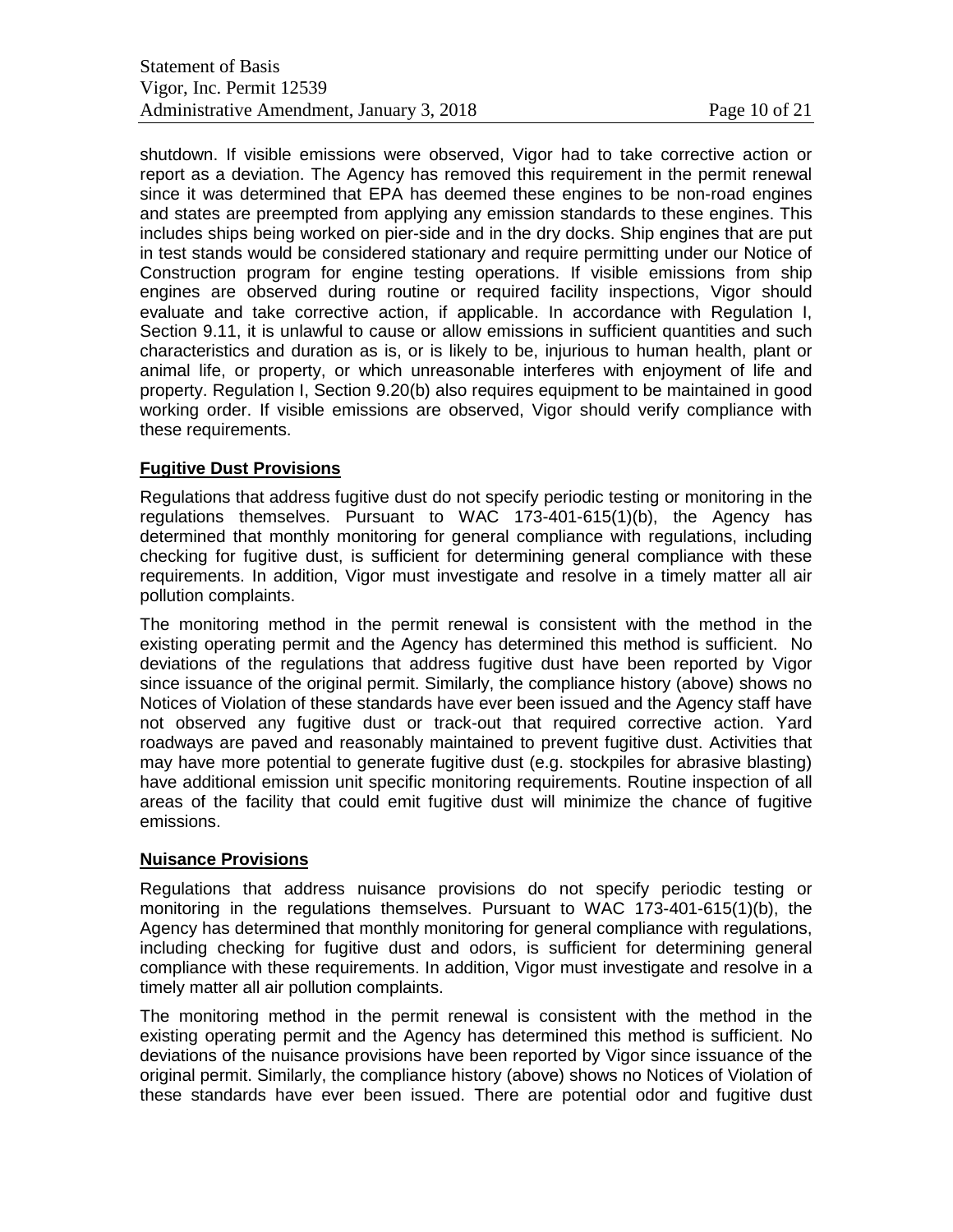sources which could result in nuisance complaints, but the monitoring method requires Vigor to respond and take corrective action as necessary to address nuisance complaints. Odor emissions could be associated with the spray coating operations and fugitive dust could be associated with abrasive blasting operations. However, both of these activities have additional emission unit specific monitoring associated with the activity.

#### **Fuel Standards**

Diesel fuel is used in emergency generators and for equipment throughout the site. No other fuel oil is used. Diesel fuel meets the fuel standards in Regulation I, Section 9.08(a) so no additional monitoring is requirement except to maintain records showing grade of diesel fuel.

# **Sulfur Dioxide Provisions**

#### *Natural Gas Combustion:*

Only pipeline quality natural gas is burned at Vigor. "Natural gas" means a mixture of gaseous hydrocarbons, with at least 80 percent methane (by volume), and of pipeline quality, such as the gas sold or distributed by any utility company regulated by the Washington Utilities and Transportation Commission. Vigor receives the same natural gas as all of the other natural gas consumers, private and industrial, in the Northwest. Based on an analysis of sulfur in natural gas and assuming almost all the sulfur in natural gas would be converted to sulfur dioxide  $(SO<sub>2</sub>)$ , less than 1 ppmv of  $SO<sub>2</sub>$  would be emitted from combustion units. This estimated value is less than one-tenth of one percent of the 1,000 ppm  $SO<sub>2</sub>$  standard. Therefore, it is reasonable to assume that combustion units that are fired on natural gas cannot exceed the 1,000 ppm  $SO<sub>2</sub>$  limits in Agency Regulation I, Section 9.07 and WAC 173-400-040(6).

#### *Fuel oil combustion:*

Only diesel fuel is used in fuel-burning equipment. Emissions of sulfur are based on the percentage of sulfur in the fuel (EPA AP-42, Section 1.3). The percentage of sulfur in diesel used at the facility could not result in an exceedance of the  $SO<sub>2</sub>$  exhaust concentration limit in these requirements (federal standards limit sulfur content in fuel). Therefore, no additional monitoring is required.

#### **Hydrochloric Acid Provisions**

Agency Regulation I, Section 9.10 specifies that HCl emissions shall not exceed 100 ppm (dry), corrected to 7%  $O_2$  for combustion sources, including both internal and external combustion units. Since Vigor burns only pipeline-grade natural gas and diesel fuel oil in permitted emission units, and the other processes, the facility is incapable of violating the standard while complying with the other requirements in the permit. Therefore, the permit does not contain additional monitoring requirements.

#### **Operational and Maintenance Provisions**

PSCAA Regulation I, Section 9.20 requires Vigor to maintain equipment in good working order. Section 9.20(a) applies to sources that received an NOC Order of Approval under Agency Regulation I, Article 6. Section 9.20(b) applies to equipment not subject to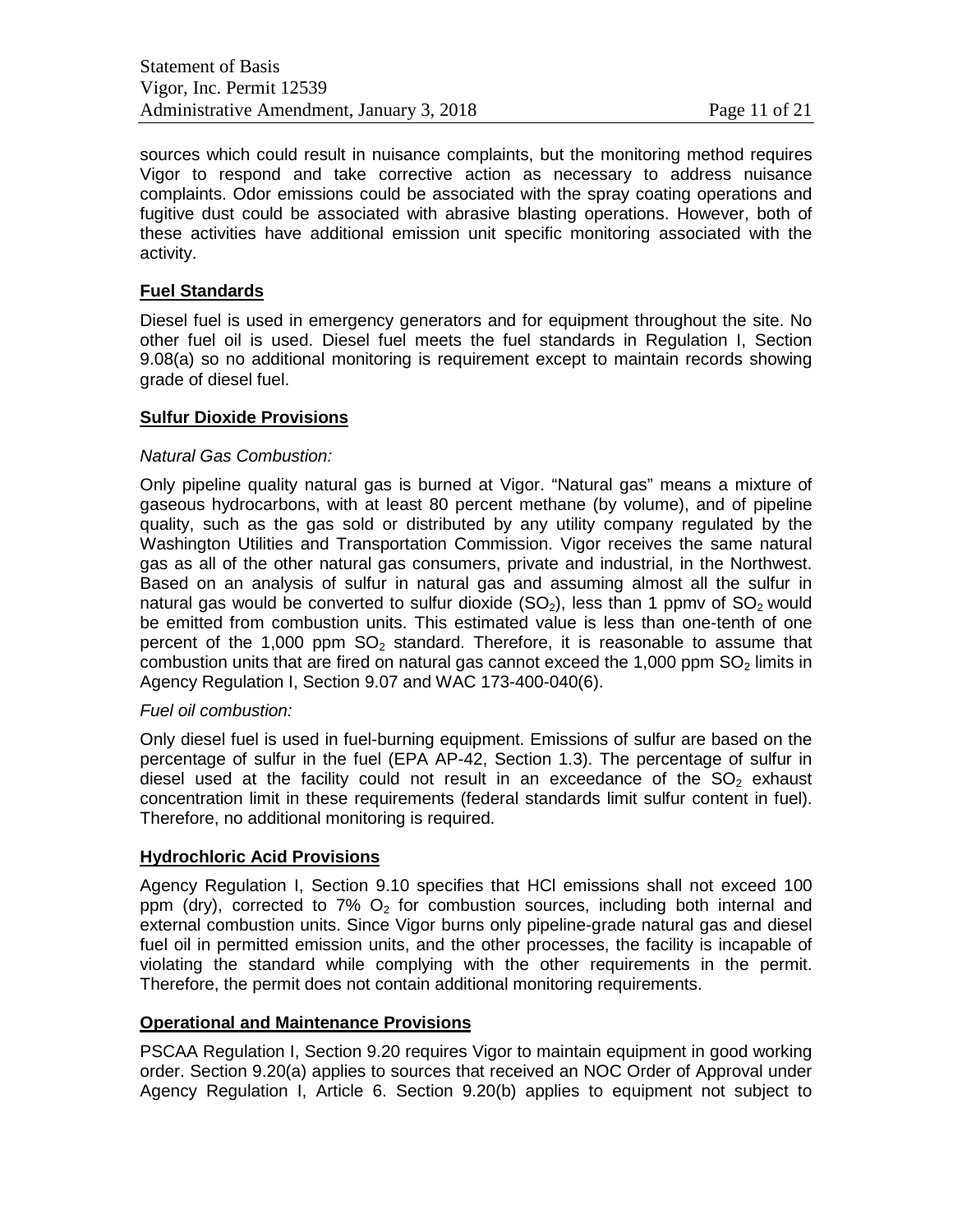Section 9.20(a). The permit identifies the minimum monitoring criteria for maintaining equipment in good working order. In addition, the facility-wide inspections provide monitoring of the general effectiveness of the monitoring method. The Agency has determined that the monitoring requirements in the permit provides sufficient monitoring criteria to certify that the equipment has been maintained in good working order. However, the Agency reserves the right to evaluate the maintenance of each piece of equipment to determine if it has been maintained in good working order.

In accordance with Agency Regulation I, Section 7.09(b), Vigor is required to develop and implement an O & M Plan to assure continuous compliance with Agency Regulations I, II and III. The requirement specifies that the plan shall reflect good industrial practice, but does not define how to determine good industrial practice. In most instances, following the manufacturer's operations manual or equipment operational schedule is considered good industrial practice. This language is consistent with a Washington Department of Ecology requirement in WAC 173-400-101(4). Agency Regulation I, Section 7.09(b) also requires Vigor to promptly correct any defective equipment. However the underlying requirement in most instances does not define "promptly"; hence for significant emission units and applicable requirements that Vigor has a reasonable possibility of violating or that a violation would cause an air quality problem, the Agency added clarification that "promptly" means within 24 hours. For many insignificant emission units and equipment not identified in the permit, the meaning of "promptly" will vary because the emission sources and suitable pollution control techniques vary widely, depending on the contaminant sources and the pollution control technology employed. However, the permit identifies a means by which to identify if Vigor is following good industrial practice.

#### *9. 2 Emission Unit Specific Applicable Requirements*

Section 1.B of the permit identifies applicable requirements that are specific to an emission unit or activity. The facility-wide requirements of Section 1.A. also apply to all the emission units identified in Section 1.B., but the requirements are not repeated in this section unless there are different or additional monitoring requirements associated with the emission unit.

The format of the tables that identify emission unit specific applicable requirements are similar to Table 1. In addition to the regulatory citation, the permit includes a brief description of the applicable requirement which is for information only and is not an enforceable provision of the permit. In the event of any conflict or omission between the requirement description and the applicable requirement cited in the second column, the cited regulatory requirement takes precedence. When applicable, the Reference Test Method is also identified with the applicable requirement. This test method is used if and when a source test is required to determine compliance. In some cases where the applicable requirements do not cite a test method, one has been added. The tables also identify the monitoring, recordkeeping and reporting obligations that must be performed by Vigor and are described in Section 2 of the permit. Following the monitoring methods is an enforceable requirement of the permit.

#### **Abrasive Blasting Operations (Emission Unit #1)**

Vigor uses abrasive blasting to clean ship components and vessels in dry dock before final finishing and assembly. All abrasive blasting occurs under an Order of Approval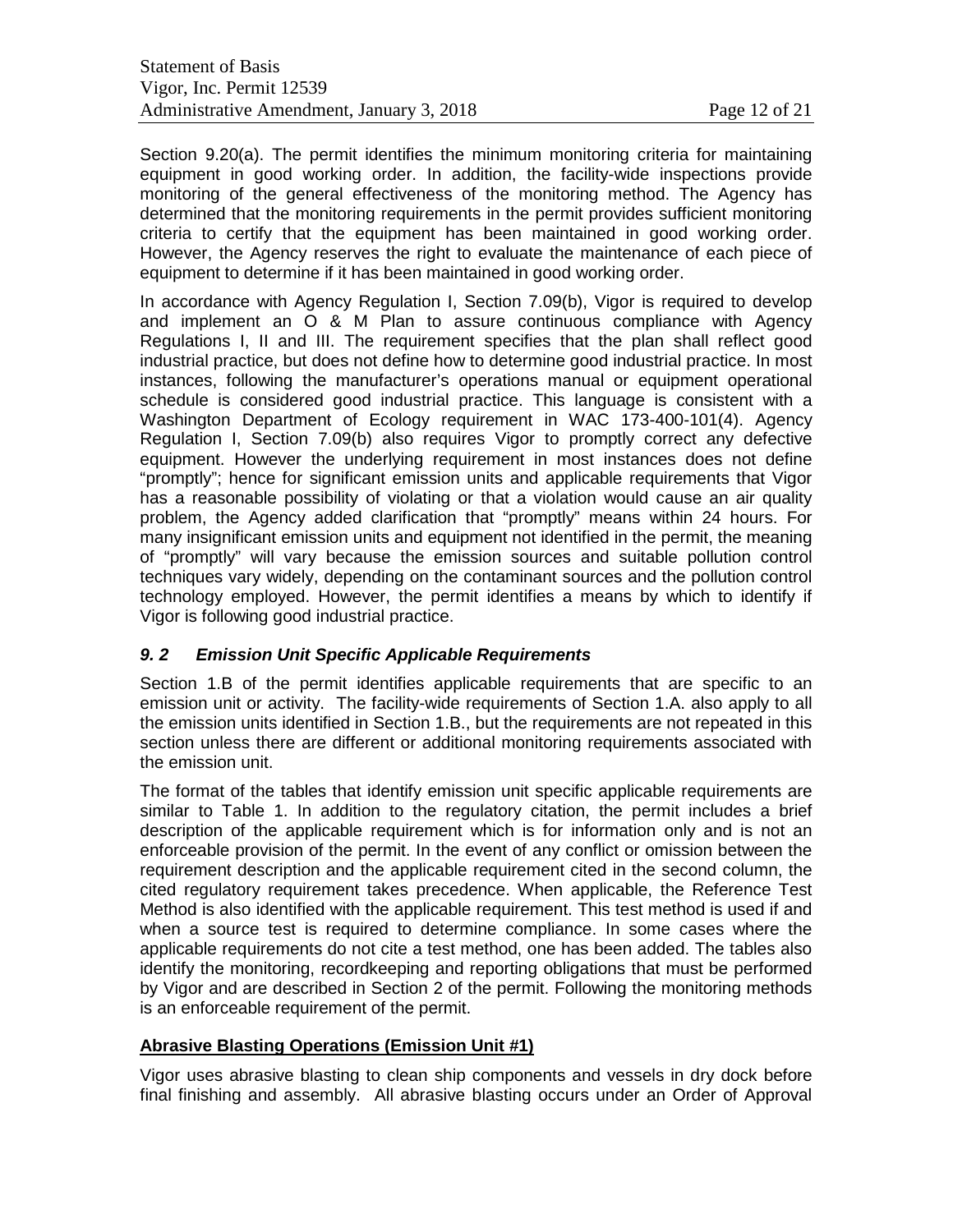issued by the Agency. This includes the use of up to 10 temporary abrasive blasting operations that can occur throughout the shipyard – dry docks (1 (Vigilant), 3 or 10), onshore potion of shipyard, or vessels pier-side. The monitoring in the permit are consistent with the requirements in these Orders.

Vigor submitted a comment during the public comment period stating they use portable blast cleaning equipment that falls under our Notice of Construction exemption in Regulation I, Section 6.03(c)(47). Therefore, this equipment would not be required to meet the requirements in Table 2 that are associated with specific Orders of Approval (Requirements B.3 through B.17). However, the equipment would be subject to generally applicable requirements.

#### **Spray Coating Operations (Emission Unit #2)**

This section includes all activities and equipment associated with surface coating operations for both vessel repair and ship building activities. These operations include coating mixing, application, drying, and curing; spray gun cleaning; solvent wipe and solvent flush; and material and waste handling. As with abrasive blasting, spray coating operations have occurred over many years at the shipyard and were originally not required to obtain an NOC Order of Approval. Over time, spray coating operations have evolved so that all spray coating at the shipyard is now conducted in spray booths, spray rooms or within an enclosure system to prevent overspray.

All spray coating operations are authorized under Orders of Approval except for spray coating that occurs on dry docks and vessels pier-side which are considered existing sources. The monitoring method in the permit is based on conditions in these Orders of Approval. For spray coating operations conducted on the dry docks or vessels pier-side that are not conducted under a specific Order of Approval, the monitoring is included as a gap-filling measure to ensure overspray does not leave the property.

#### *Subpart II NESHAP Requirements*

Vigor is subject to the Ship Building and Repair NESHAP 40 CFR Subpart II. The requirements apply to surface coating operations throughout the facility and include limits on Volatile Organic Hazardous Air Pollutant (VOHAP) content in coatings and work practice standards. Table 3 of the permit identifies applicable requirements.

In order to demonstrate compliance with VOHAP limits, Vigor may use several options in lieu of testing each batch of coating:

- Option 1: Procedures to demonstrate compliance for coatings to which thinning solvent will not be added
- Option 2: Procedures to demonstrate compliance for coatings to which thinning solvent will be added
- Option 3: Procedures to demonstrate compliance for coatings to which the same thinning solvent will be added (group compliance)

All three options are included in the permit, although Option 2 is typically used by Vigor to demonstrate compliance with the NESHAP. A fourth option allows demonstration of compliance through an alternative test method (other than Method 24), but requires approval by EPA. Since Vigor has not obtained approval to use an alternative test method to date, this option was not included in the permit.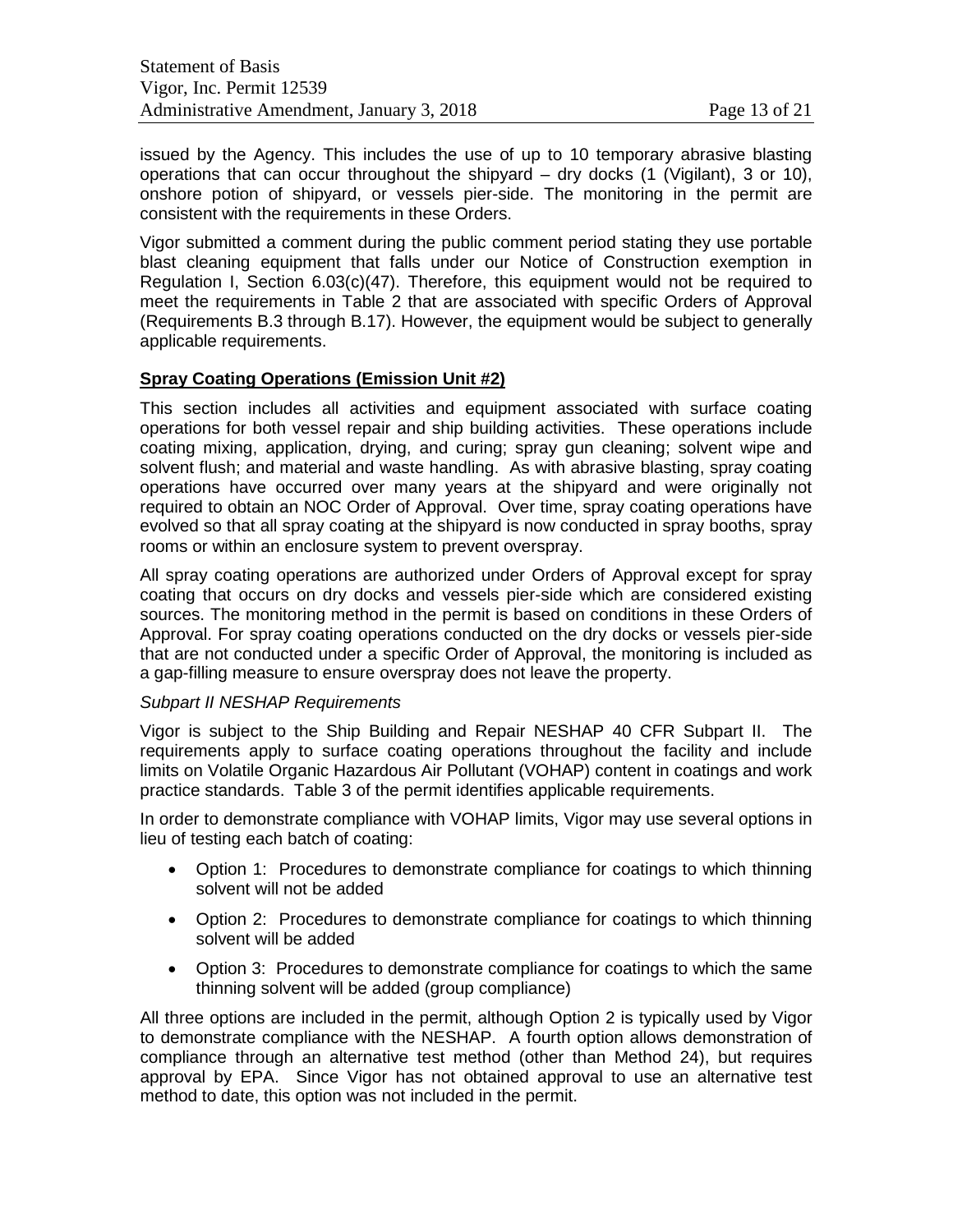The NESHAP also requires Vigor maintain an implementation plan that includes procedures for demonstrating compliance with VOHAP limits, procedures for maintaining required records, and procedures for complying with work practice standards.

#### **Gas 1 Boilers (Emission Unit #3)**

40 CFR Part 63, Subpart DDDDD applies to the three natural gas boilers operated at Vigor since the facility is a major source of HAPs. The applicable NESHAP provisions have been included in Table 4 of the permit. There are several requirements in the NESHAP that are obsolete:

- The one-time energy assessment required by the NESHAP was conducted on August 19, 2015. Results were submitted to the Agency by e-mail on February 10, 2016. The assessment was conducted by Trinity Consultant. This documentation adequately demonstrates compliance with the one-time energy assessment requirement.
- Vigor submitted an initial notification for the three natural gas boilers to the Agency and EPA Region 10 on June 4, 2013. Therefore, this is an obsolete requirement.
- The initial tune-ups on boiler #2 and boiler #3 were completed on December 15, 2015. Results from this tune-up were submitted to the Agency by e-mail on February 10, 2016 and to EPA via CDX on February 9, 2016 (Notification of Compliance Status). The pier boiler is still offline so an initial tune-up has not been conducted.

Vigor operates three hot water boilers in their shop that are exempt from the NESHAP since they meet the criteria in 40 CFR 63.7575:

*Hot water heater means a closed vessel with a capacity of no more than 120 U.S. gallons in which water is heated by combustion of gaseous, liquid, or biomass/bio-based solid fuel and is withdrawn for use external to the vessel. Hot water boilers (i.e., not generating steam) combusting gaseous, liquid, or biomass fuel with a heat input capacity of less than 1.6 million Btu per hour are included in this definition. The 120 U.S. gallon capacity threshold to be considered a hot water heater is independent of the 1.6 MMBtu/hr heat input capacity threshold for hot water boilers. Hot water heater also means a tankless unit that provides on demand hot water.*

40 CFR 63.7540(a)(10)(vi)(C) is not applicable since the boilers are not physically capable of using any other fuel than diesel. The boilers were originally dual fueled, but are not set up to burn only natural-gas.

#### *Ground Water Remediation Equipment (Emission Unit #4)*

Over the years, Vigor' soil has been contaminated with fuels. The groundwater remediation system draws water from all areas at the facility. Two groundwater remediation sheds are operated to extract water as benzene is separated from the water.

The currently permitted system includes both remediation sheds with hydrocarbon emissions controlled by a catalytic oxidizer when emissions are greater than 50 ppmv. When the catalytic oxidizer is required to operate, Vigor is required to monitor the flow rate entering the catalytic oxidizer and temperatures of vapor at the inlet and outlet of the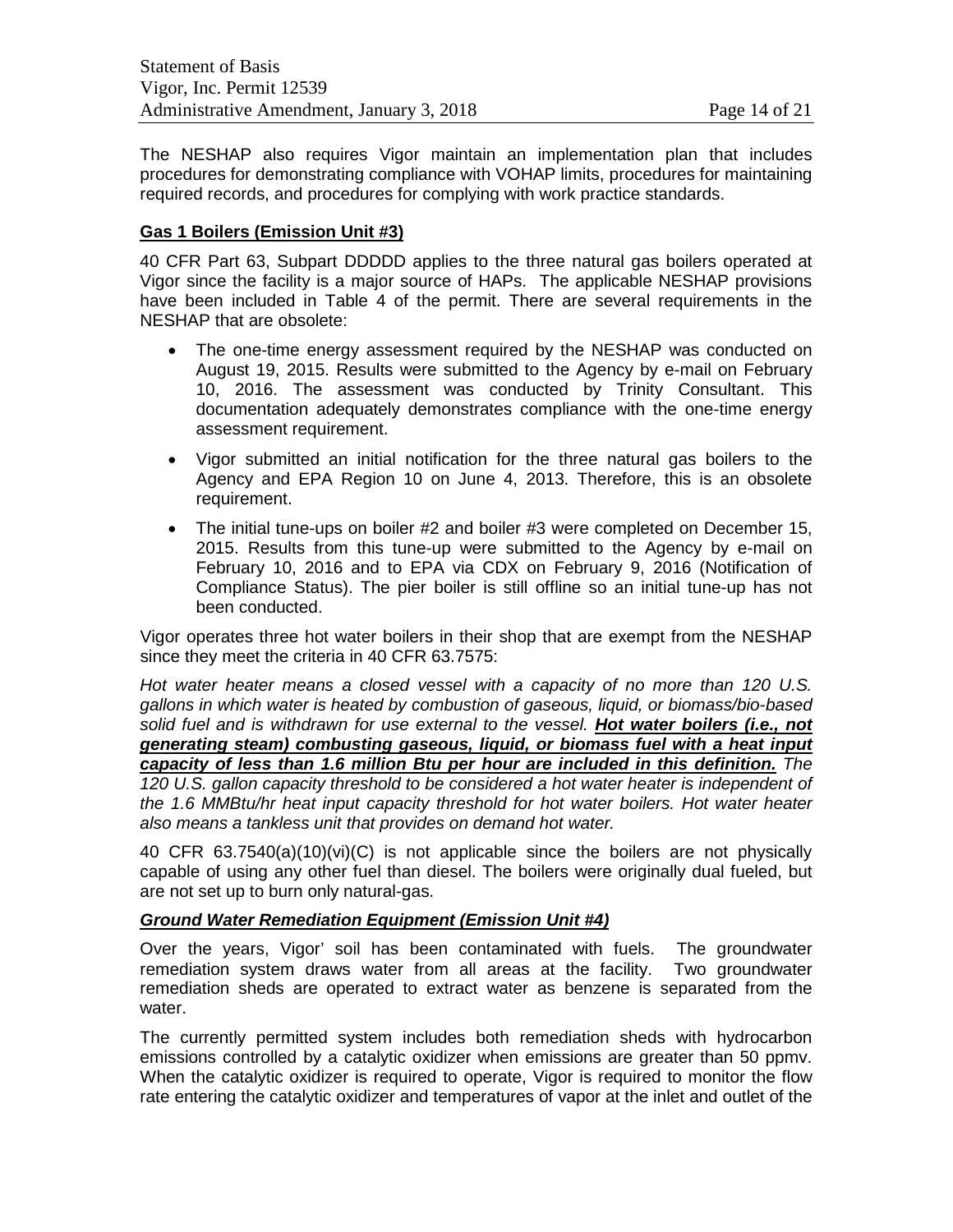catalytic bed to verify the equipment is maintained in good working order. If outside of the ranges specified in the permit, Vigor is required to take corrective action within 24 hours, shut down the groundwater remediation system, or report as a deviation. In addition, Vigor must measure the concentration of gasoline range total petroleum hydrocarbon on a monthly basis to either verify adequate destruction efficiency of the catalytic oxidizer or demonstrate the concentrations are below 50 ppm and therefore the catalytic oxidizer is no longer needed.

#### *Stationary Reciprocating Internal Combustion Engines (Emission Unit #6)*

Vigor has three emergency diesel generators that is subject to the NESHAP for Stationary reciprocating internal combustion engine (RICE) in 40 CFR Part 63, Subpart ZZZZ. The engines are all rated at greater than 500 horsepower. The generators are considered existing emergency stationary RICE since construction commenced before December 19, 2002 and they are located at a major source of HAPs. The NESHAP requirements that apply to the generators are included in Table 6 of the permit.

Two of the emergency generators are located inside Dry Dock #10. Vigor requested we verify NESHAP applicability since the dry dock is actually classified as a marine vessel, and engines operated on marine vessels are exempt from the rule. However, the Agency has determined that the dry dock is part of a stationary facility since it does not operate at locations away from Vigor. Therefore, these engines are considered stationary sources.

Vigor also has one pier crane that is powered solely by a diesel/electric generator but it is mobile on a track and self-propelled. This meets the definition of a non-road engine in 40 CFR 1068.3, and is therefore not subject to the NESHAP which applies only to stationary sources.

#### *Non-road engine means:*

*(1) Except as discussed in paragraph (2) of this definition, a non-road engine is an internal combustion engine that meets any of the following criteria:*

*(i) It is (or will be) used in or on a piece of equipment that is self-propelled or serves a dual purpose by both propelling itself and performing another function (such as garden tractors, off-highway mobile cranes and bulldozers).*

*(ii) It is (or will be) used in or on a piece of equipment that is intended to be propelled while performing its function (such as lawnmowers and string trimmers).*

*(iii) By itself or in or on a piece of equipment, it is portable or transportable, meaning designed to be and capable of being carried or moved from one location to another. Indicia of transportability include, but are not limited to, wheels, skids, carrying handles, dolly, trailer, or platform.*

*(2) An internal combustion engine is not a non-road engine if it meets any of the following criteria:*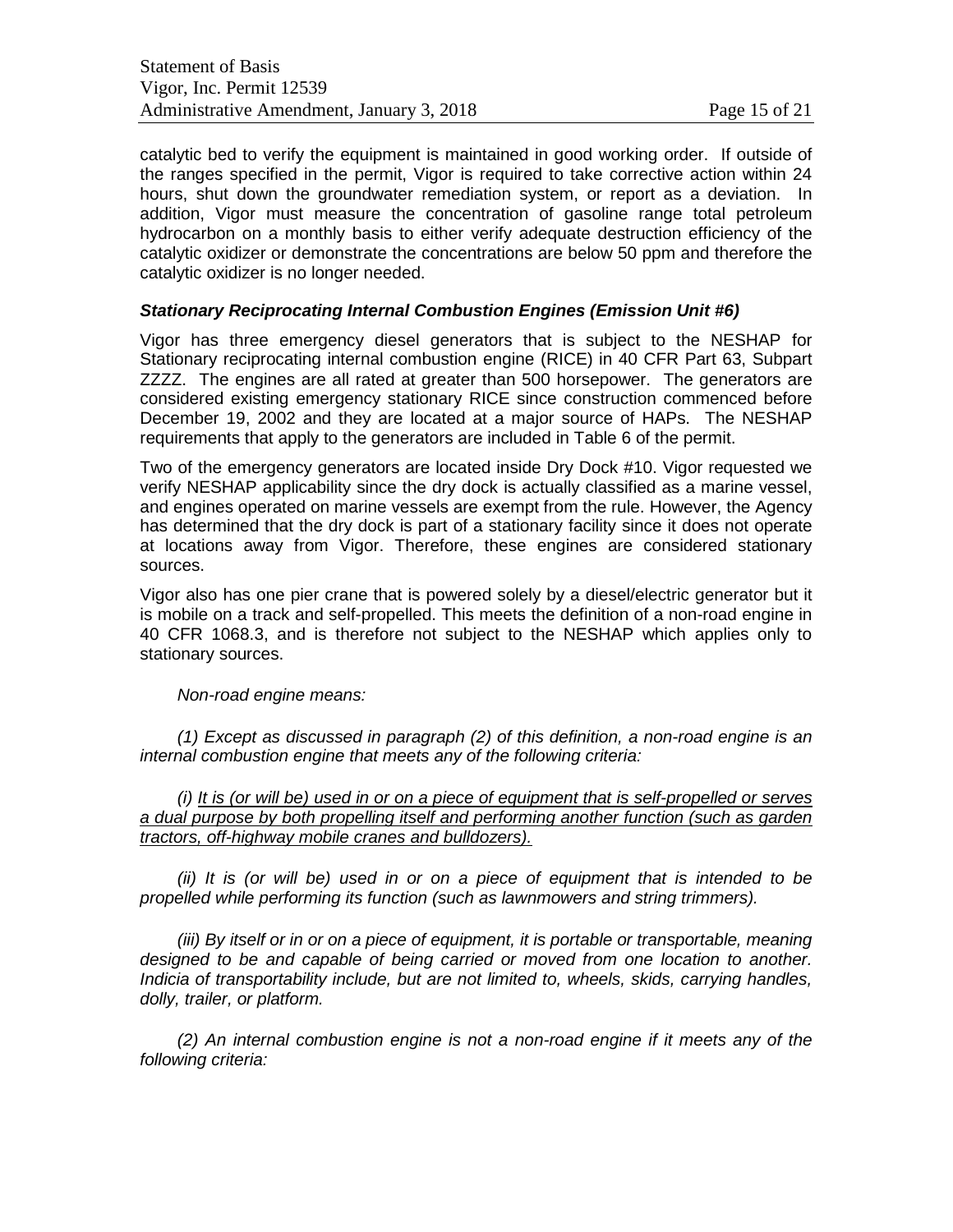*(i) The engine is used to propel a motor vehicle, an aircraft, or equipment used solely for competition.*

*(ii) The engine is regulated under 40 CFR part 60, (or otherwise regulated by a federal New Source Performance Standard promulgated under section 111 of the Clean Air Act (42 U.S.C. 7411)).*

*(iii) The engine otherwise included in paragraph (1)(iii) of this definition remains or will remain at a location for more than 12 consecutive months or a shorter period of time for an engine located at a seasonal source. A location is any single site at a building, structure, facility, or installation. Any engine (or engines) that replaces an engine at a location and that is intended to perform the same or similar function as the engine replaced will be included in calculating the consecutive time period. An engine located at a seasonal source is an engine that remains at a seasonal source during the full annual operating period of the seasonal source. A seasonal source is a stationary source that remains in a single location on a permanent basis (i.e., at least two years) and that operates at that single location approximately three months (or more) each year. See §1068.31 for provisions that apply if the engine is removed from the location.*

#### *9. 3 Routine Recordkeeping Requirements*

|                                             | Facility- wide Opacity Monitoring                                                                               | Weekly                                                                       | Condition 2.1  |
|---------------------------------------------|-----------------------------------------------------------------------------------------------------------------|------------------------------------------------------------------------------|----------------|
|                                             | Facility-wide Inspections                                                                                       | Monthly                                                                      | Condition 2.2  |
| General                                     | Nuisance Response                                                                                               | If complaint received                                                        | Condition 2.3  |
|                                             | Operation and Maintenance<br>(O&M)<br><b>Plan Requirements</b>                                                  | Per O&M Plan                                                                 | Condition 2.6  |
|                                             | <b>Deviation Report</b>                                                                                         | As required                                                                  | Condition 5.5  |
|                                             | <b>Temporary Enclosure monitoring</b>                                                                           | Prior to conducting<br>abrasive blasting or<br>spray coating in<br>enclosure | Condition 2.7  |
| Emission                                    | <b>Abrasive Blasting Operation</b><br>Monitoring                                                                | Once each shift                                                              | Condition 2.8  |
| Activity<br>Specific                        | Abrasive Blast Material Usage<br>Monitoring                                                                     | If triggered                                                                 | Condition 2.9  |
|                                             | Record of Temporary Operations                                                                                  | Daily                                                                        | Condition 2.10 |
|                                             | <b>Spray Coating Operation Monitoring</b>                                                                       | Once each shift                                                              | Condition 2.11 |
|                                             | <b>Groundwater Remediation System</b><br>Monitoring                                                             | Monthly                                                                      | Condition 2.23 |
| Shipbuilding<br>and Repair<br><b>NESHAP</b> | Monthly records of non-exempt<br>coatings used, their appropriate<br>category, and applicable VOHAP limit       | Monthly                                                                      | Condition 2.12 |
|                                             | Records of certification of as-supplied<br>VOC content for each batch of coating<br>compiled on a monthly basis | Monthly                                                                      | Condition 2.13 |

A summary of recordkeeping requirements is included in the table below: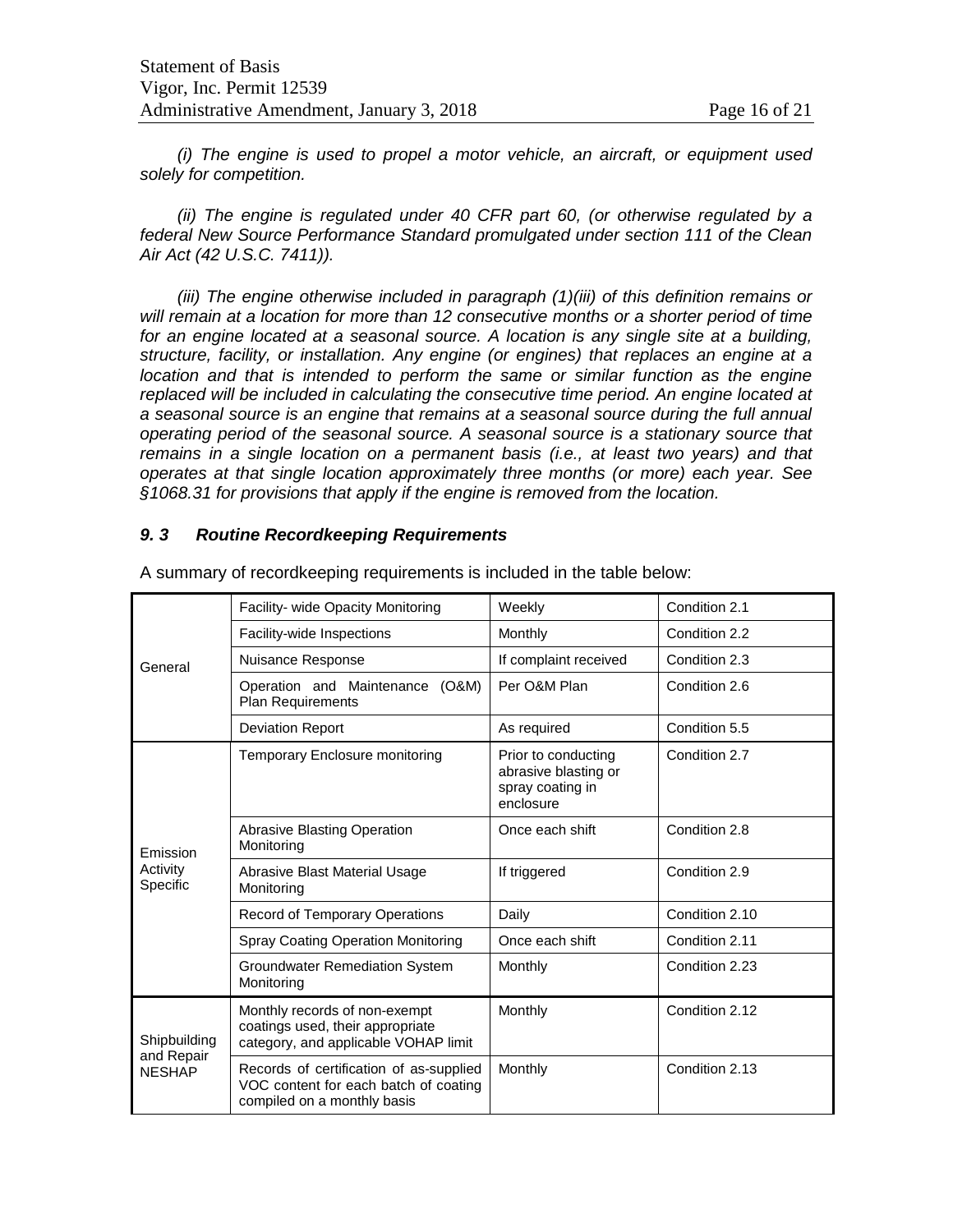| Page 17 of 21 |  |
|---------------|--|
|               |  |

|                    | In lieu of testing each batch, records<br>showing compliance based on<br>procedures in Condition 2.14                                                                                                             | Monthly          | Condition 2.14    |
|--------------------|-------------------------------------------------------------------------------------------------------------------------------------------------------------------------------------------------------------------|------------------|-------------------|
|                    | Results of any Method 24<br>measurement test                                                                                                                                                                      | Ongoing          | Condition 2.15    |
|                    | Shipbuilding and Repair NESHAP<br>Implementation Plan                                                                                                                                                             | Ongoing          | Condition 2.16    |
|                    | Repair<br><b>NESHAP</b><br>Shipbuilding and<br>Recordkeeping                                                                                                                                                      | Ongoing          | Condition 2.17    |
|                    | Copy of each notification and report<br>submitted to comply with NESHAP,<br>including notification of compliance<br>status and one-time energy<br>assessment                                                      | Ongoing          | Condition 2.19    |
| <b>Boiler</b>      | Results of tune-up of each boiler                                                                                                                                                                                 | Tune-up schedule | Condition 2.20    |
| <b>NESHAP</b>      | For unit designed to burn natural gas<br>that uses alternative fuel, maintain<br>records of total hours per calendar<br>year that unit operated during periods<br>of gas curtailment or gas supply<br>emergencies | If triggered     | Condition 2.22    |
| <b>RICE Engine</b> | Records demonstrating diesel fuel<br>meets requirements for non-road<br>diesel in 40 CFR 80.510(b)                                                                                                                | Ongoing          | Requirement B.67  |
| <b>NESHAP</b>      | Records demonstrating operation of<br>each engine as an emergency<br>stationary RICE                                                                                                                              | Ongoing          | Requirements B.69 |

# *9. 4 Routine Reporting Requirements*

A summary is included in the table below:

| Report                                                                  | Contents                                                                                                                   | <b>Due</b>                                                                                                                                                                                                                             | Permit Term    |
|-------------------------------------------------------------------------|----------------------------------------------------------------------------------------------------------------------------|----------------------------------------------------------------------------------------------------------------------------------------------------------------------------------------------------------------------------------------|----------------|
| <b>Deviation Report</b>                                                 | All instances of deviation<br>from the permit                                                                              | If potential threat to human health or<br>safety, ASAP but no later than 12 hours<br>after discovered. Otherwise, no later<br>than 30 days after end of month during<br>which deviation occurred. May certify in<br>semi-annual report | Condition 5.5  |
| Semiannual<br>Shipbuilding and<br>Repair NESHAP<br>Compliance<br>Report | Reporting specified in<br><b>NESHAP</b>                                                                                    | No later than August 29 for reporting<br>period between January 1 through June<br>30.<br>No later than February 28 for reporting<br>period between July 1 through<br>December 31                                                       | Condition 2.26 |
| Certification of<br>Reports                                             | Summarizes each permit<br>report during 6-month<br>period with certification of<br>responsible official (as<br>applicable) | No later than July 31 for reporting period<br>between January 1 through June 30.<br>No later than January 31 for reporting<br>period between July 1 through<br>December 31                                                             | Condition 5.4  |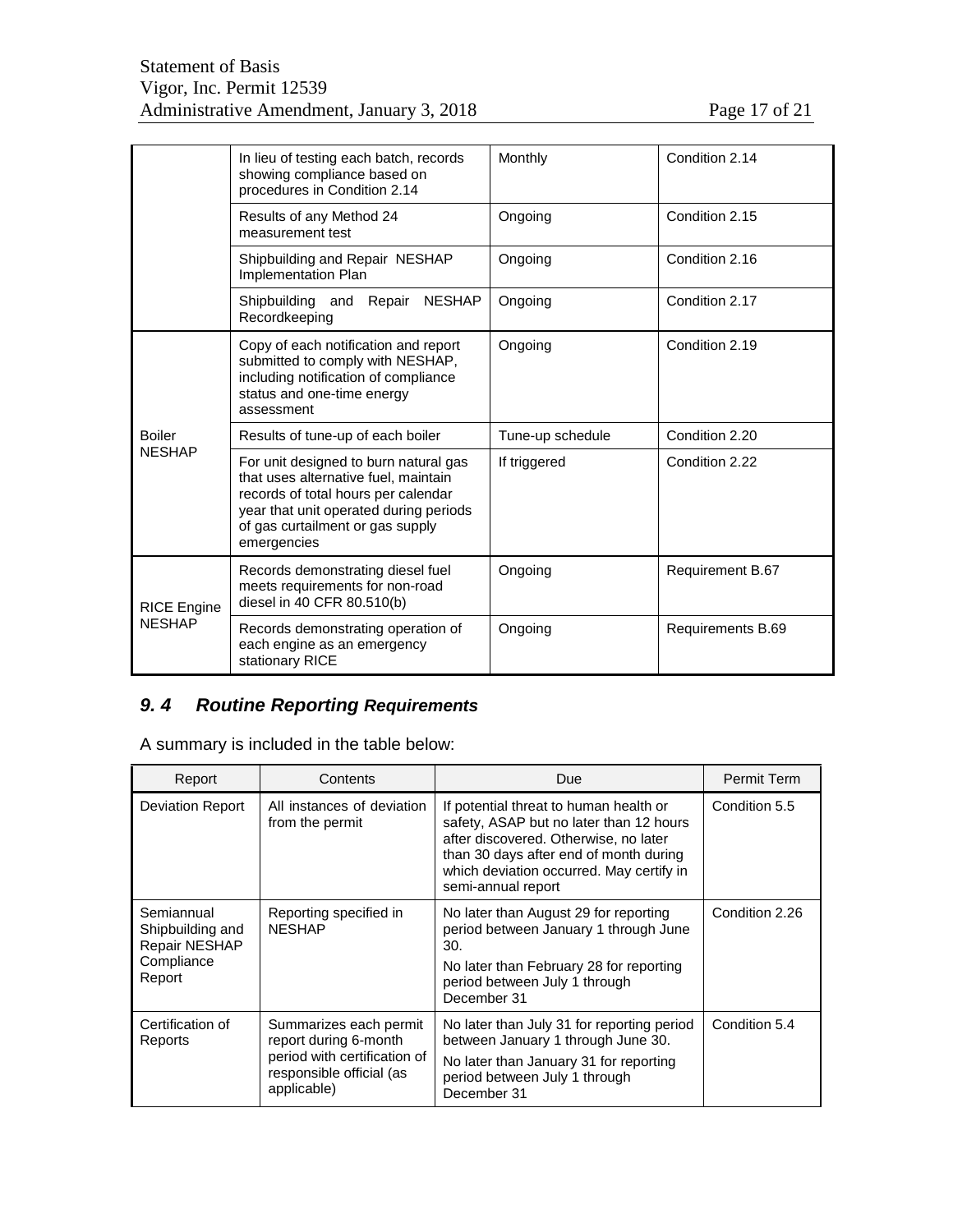| Report                                | Contents                                                           | Due                                                                                 | Permit Term                                        |
|---------------------------------------|--------------------------------------------------------------------|-------------------------------------------------------------------------------------|----------------------------------------------------|
| Annual<br>Compliance<br>Certification | Certification of<br>compliance with permit<br>terms and conditions | By February 28 for the reporting period<br>between January 1 through December<br>31 | Condition 5.3                                      |
| Annual Emission<br>Inventory          | Facility emission<br>inventory                                     | As required by Agency                                                               | Condition 6.15                                     |
| Greenhouse Gas<br>Reporting           | Greenhouse Gas<br><b>Emission Report</b>                           | If exceeds emission thresholds (March)<br>31 or October 31)                         | Condition 6.16                                     |
| <b>Boiler NESHAP</b><br>Report        | Compliance reports                                                 | Due January 31 of the following year<br>after 2- or 5-year periods of compliance    | Requirement B.<br>53<br>Conditions 2.27<br>$-2.28$ |
| <b>Boiler NESHAP</b><br>Modification  | Notification of switches in<br>fuel or physical change             | Within 30 days of the switch/change                                                 | I.B.52                                             |
| Changes to<br><b>Notifications</b>    | Change to information<br>provided un 40 CFR 63.9                   | Within 15 calendar days after the<br>change                                         | Requirements<br>$I.B.32$ and<br>I.B.56             |

# **10. Standard Terms and Condition**

Some of the requirements that are more general in nature are included in Section 3, Standard Terms and Conditions. This provided a mechanism for describing requirements that are more general in nature. This section also contains the standard terms and conditions specifically listed in WAC 173-401-620.

# **11. General Permitting Requirements**

Permit actions pertaining to the operating permit and new source review are included in Section 4, General Permitting Requirements.

#### **12. General Compliance Requirements**

General compliance requirements are included in Section 5 of the permit. These include certification and reporting requirements, requirements associated with inspections and investigations, and compliance testing requirements. Actions required for an affirmative defense for emergencies or excess emissions are also included in this section. Finally, this section provides a table summarizing the effective date of the regulations in the permit at the time of permit issuance. Regulations that are approved into the Washington State Implementation Plan (SIP) are federally enforceable. In some cases, there are two versions of the regulation because the newer version has not been adopted into the SIP. In this case, the older version of the regulation would be federally enforceable and the current rule would only be enforceable by the Agency (or State).

#### **13. Generally Applicable Requirements**

Some of the requirements that are generally applicable are included in Section 6 of the permit. This includes record retention, asbestos requirements, open burning requirements, stratospheric ozone and climate protection requirements, chemical accident prevention provisions in 40 CFR Part 68, concealment and masking, tampering,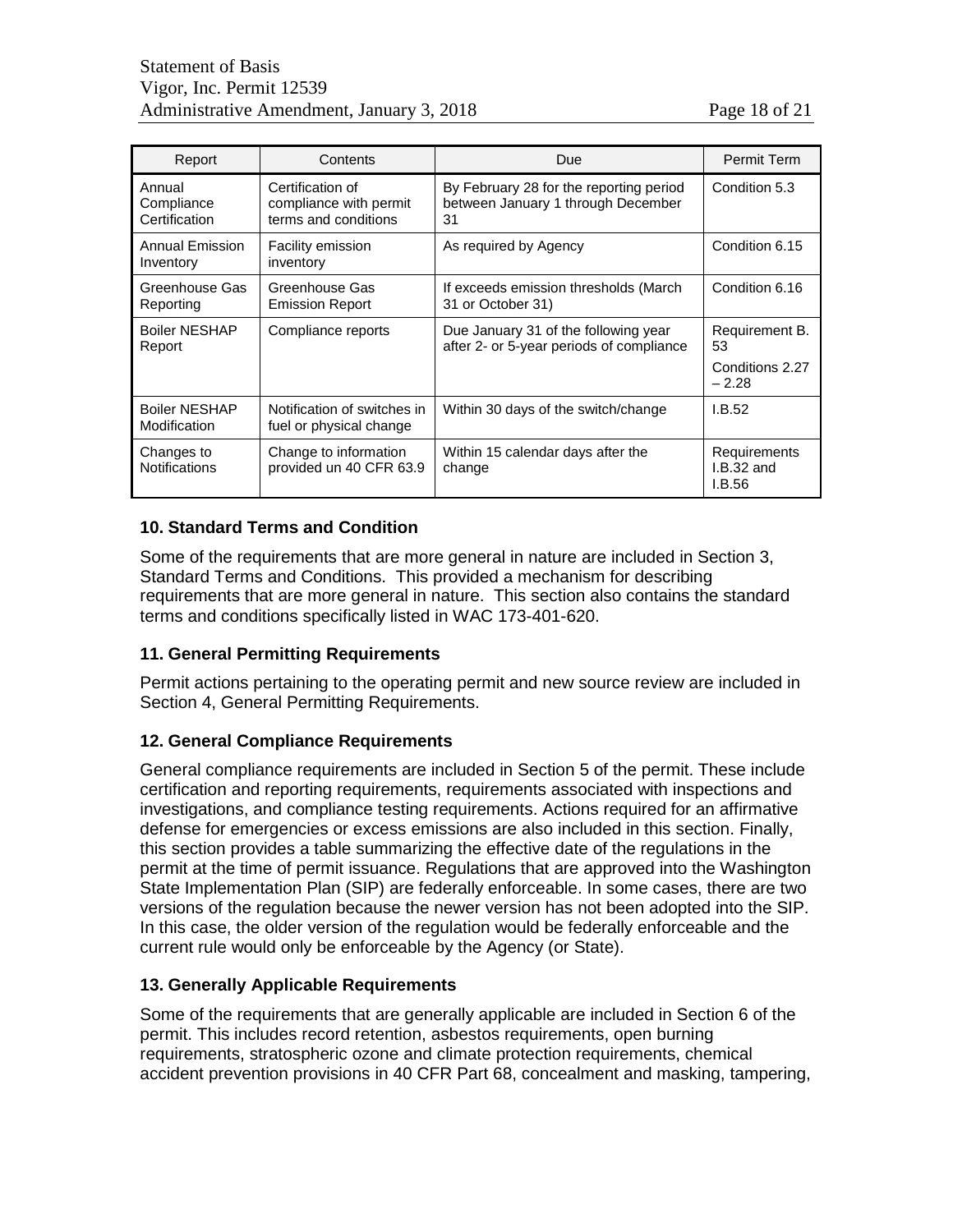RACT requirements, annual emission reporting requirements, greenhouse gas reporting requirements and non-road engine notification requirements.

#### **14. Obsolete Requirements**

A standard Agency NOC Order of Approval condition, Condition No. 1, requires that the equipment, device or process be installed according to plans and specifications submitted to the Agency. Once the equipment is installed, the Agency requires certification by the applicant that the installation was as approved; this is usually done with a Notice of Completion. While the Notice of Completion is a one-time requirement that Vigor has complied with, Vigor cannot change the approved equipment in such a manner that requires an NOC Order of Approval without first obtaining approval.

The following Orders of Approval are also obsolete:

- Orders of Approval No. 5671, 7069 and 7070 cancelled and superseded by Order of Approval No. 8678 (June 10, 2002)
- Order of Approval No. 7253 cancelled and superseded by Order of Approval No. 9832 (April 23, 2008)
- Order of Approval No. 9832 cancelled and superseded by Order of Approval No. 10110 (August 16, 2010)
- Order of Approval No. 10110 cancelled and superseded by Order of Approval No. 10296 (March 17, 2011)
- Order of Approval No. 9541 dated April 5, 2007 and Order of Approval 8678 dated June 10, 2002 cancelled and superseded by Order of Approval No. 10267 (November 17, 2015).
- Order of Approval No. 8496 for Stage 1 vapor recovery system on underground storage tank is obsolete since the equipment is no longer on-site.

#### **15. Inapplicable Requirements**

The requirements identified in Section 8 of Vigor Shipyard's Air Operating Permit do not apply to the facility, or to the specific emissions units identified in the permit. The permit shield applies to all requirements so identified.

Vigor requested several additional requirements be identified as inapplicable, but the Agency made the determination that the following requirements were not appropriately identified as inapplicable for the reasons in the table:

| Requirement                   | Description                                                 | Reason not Identified as Inapplicable                                                                             |
|-------------------------------|-------------------------------------------------------------|-------------------------------------------------------------------------------------------------------------------|
| Order of Approval<br>No. 2277 | Paint Spray Booth<br>Approval                               | Although there are not specific<br>conditions in the Order, this is still<br>considered an applicable requirement |
| Order of Approval<br>No. 2452 | <b>Abrasive Blasting</b><br>Approval                        | Although there are not specific<br>conditions in the Order, this is still<br>considered an applicable requirement |
| Order of Approval<br>No. 4213 | <b>Cleaver-Brooks Natural</b><br><b>Gas Boiler Approval</b> | Although there are not specific<br>conditions in the Order, this is still                                         |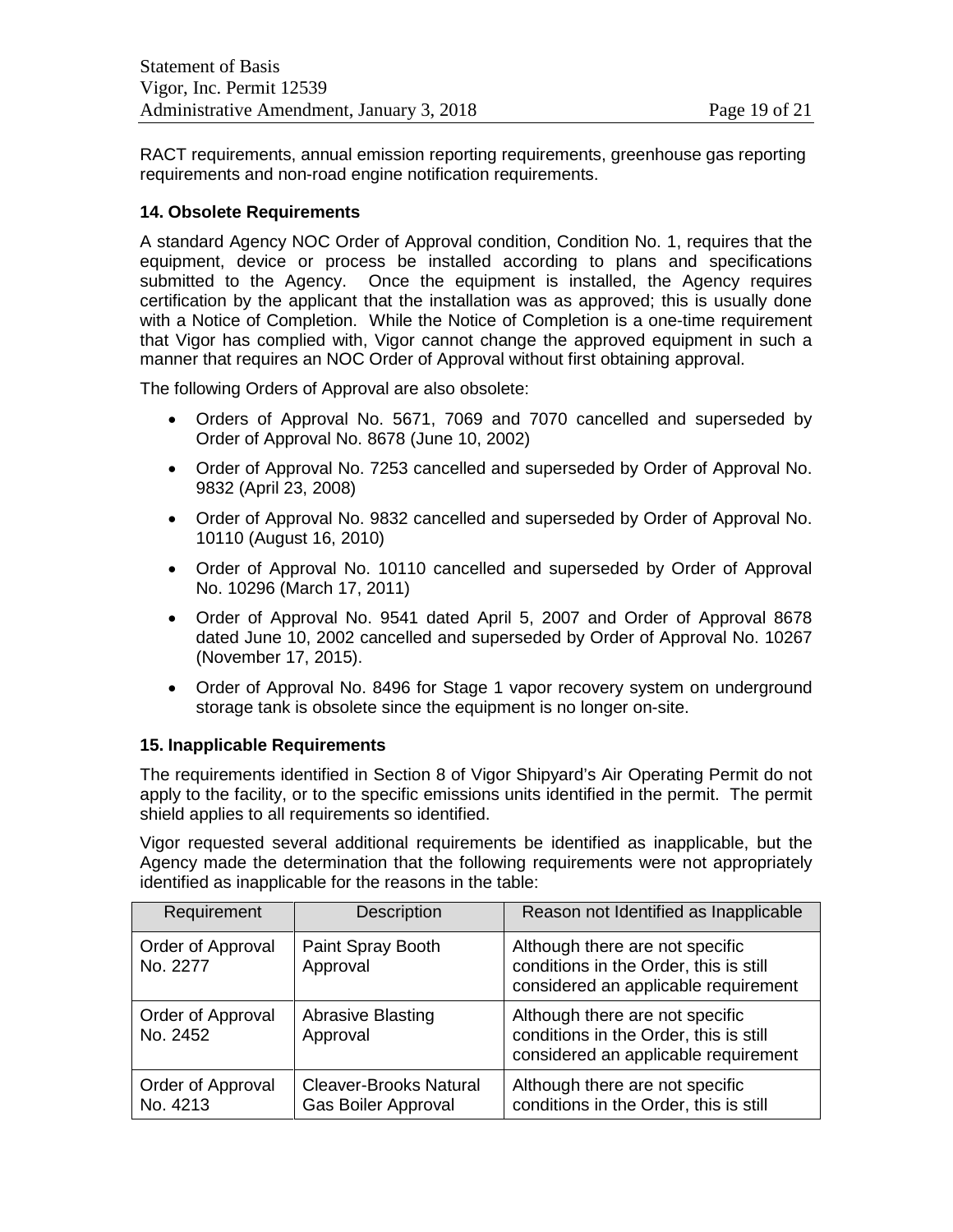|                               |                                                                  | considered an applicable requirement                                                                    |
|-------------------------------|------------------------------------------------------------------|---------------------------------------------------------------------------------------------------------|
| Order of Approval<br>No. 7069 | <b>Spray Coating Booth</b><br>Approval                           | Obsolete requirement since cancelled<br>and superseded by Order of Approval<br>No. 8678                 |
| Order of Approval<br>No. 7070 | <b>Spray Coating Room</b><br>Approval                            | Obsolete requirement since cancelled<br>and superseded by Order of Approval<br>No. 8678                 |
| WAC 173-400-115<br>40 CFR 60  | <b>New Source</b><br><b>Performance Standards</b><br>(NSPS)      | This is too broad a category since<br>changes at the facility could trigger<br><b>NSPS</b> requirements |
| WAC 173-470                   | Ambient standards for<br>particulates                            | Not considered an inapplicable<br>requirement                                                           |
| <b>WAC 173-474</b>            | Ambient standards for<br>sulfur oxides                           | Not considered an inapplicable<br>requirement                                                           |
| WAC 173-475                   | Ambient standards for<br>CO, ozone, and $NO2$                    | Not considered an inapplicable<br>requirement                                                           |
| WAC 173-480                   | Ambient standards for<br>radionuclides                           | Not considered an inapplicable<br>requirement                                                           |
| WAC 173-481                   | Ambient standards for<br>fluorides                               | Not considered an inapplicable<br>requirement                                                           |
| 40 CFR Part 61<br>(except M)  | <b>Emission Standards for</b><br><b>Hazardous Air Pollutants</b> | Too broad a category                                                                                    |
| 40 CFR Part 63<br>(except II) | <b>Emission Standards for</b><br><b>Hazardous Air Pollutants</b> | Too broad a category                                                                                    |
| 40 CFR 70                     | State operating permit<br>programs                               | Not an inapplicable requirement                                                                         |
| 40 CFR 82                     | Stratospheric ozone<br>protection                                | Not an inapplicable requirement                                                                         |

#### **16. Insignificant Emission Units and Activities**

Section 9 of the permit addresses insignificant emission units and activities. In accordance with WAC 173-401-530(1), determination of an emission unit or activity as insignificant does not exempt the unit or activity from any applicable requirement.

An emission unit or activity is insignificant based on one or more of the criteria identified in WAC 173-401-530. This includes categorical exemption, exemption based on emissions being below emission thresholds in WAC 173-401-530(4),or exemption based on size or production rate. Activities that generate only fugitive emissions which are subject to no applicable requirement other than generally applicable requirements can also be classified as insignificant. Categorically exemption units or activities do not need to be listed in the permit application, but all others do. Insignificant emission units and activities that are not categorically exempt under WAC 173-401-532 have been identified